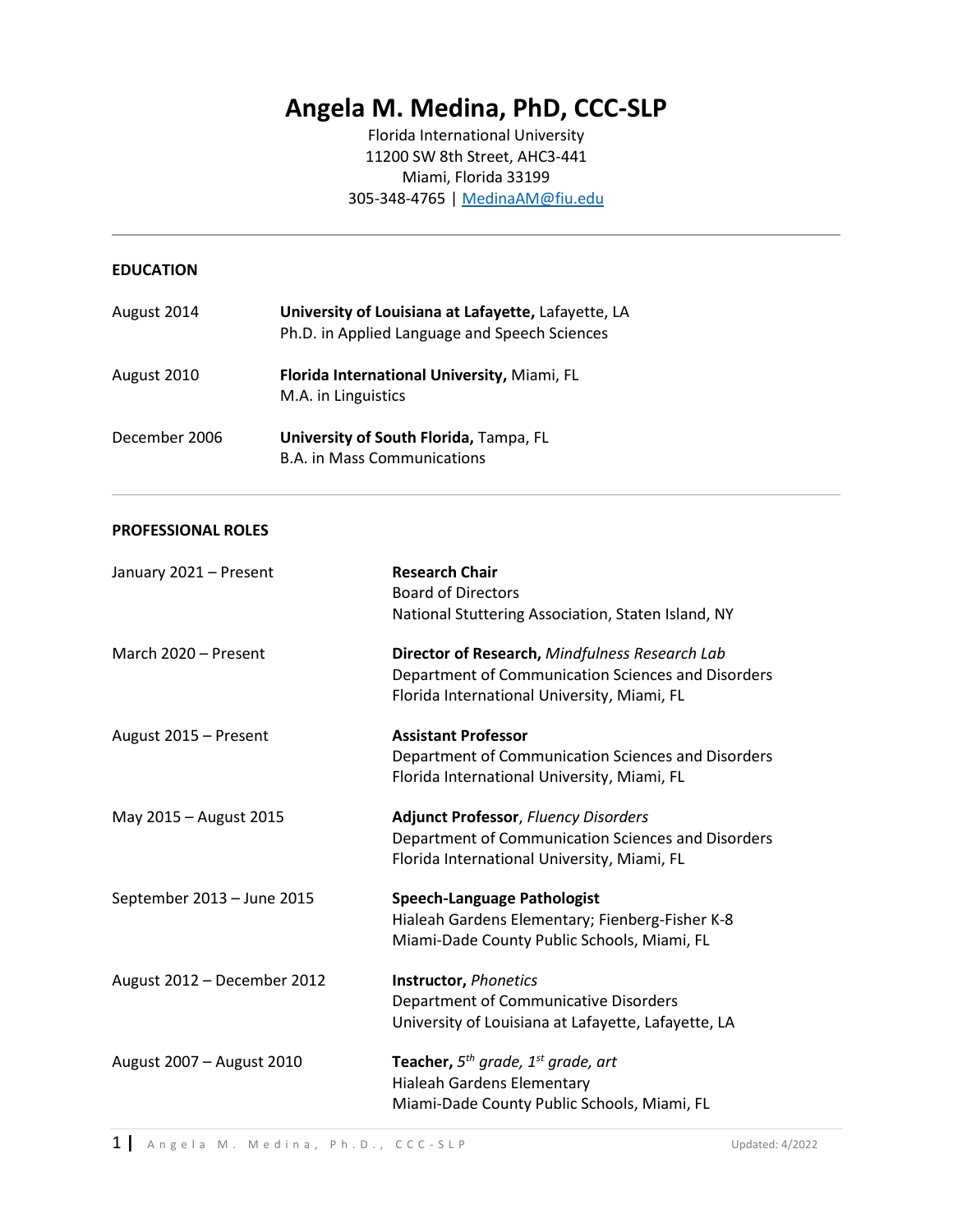#### **PROFESSIONAL LICENSURE AND CERTIFICATION**

| Feb 2015 - Dec 2022        | Certificate of Clinical Competence in Speech-Language Pathology<br><b>American Speech-Language-Hearing Association</b><br>Acct #: 14055270                                             |
|----------------------------|----------------------------------------------------------------------------------------------------------------------------------------------------------------------------------------|
| Jan 2015 - Dec 2023        | Speech-Language Pathologist License<br><b>Florida Department of Health</b><br>License #: SA 13505                                                                                      |
| <b>HONORS &amp; AWARDS</b> |                                                                                                                                                                                        |
| <b>Teaching Awards</b>     |                                                                                                                                                                                        |
| March 2022                 | 2022 FIU Top Scholar Award in Teaching - Nominee (in review)<br>Florida International University                                                                                       |
| October 2021               | 2021 Excellence in Teaching Award<br>Nicole Wertheim College of Nursing and Health Sciences<br>Florida International University                                                        |
| September 2010             | 2010 Rookie Teacher of the Year<br>Hialeah Gardens Elementary<br>Miami-Dade County Public Schools                                                                                      |
| September 2008             | <b>SPOT Success Faculty Award</b><br>Hialeah Gardens Elementary<br>Miami-Dade County Public Schools                                                                                    |
| <b>Research Awards</b>     |                                                                                                                                                                                        |
| March 2022                 | 2022 Excellence in Research Award - Nominee (in review)<br>Nicole Wertheim College of Nursing and Health Sciences<br>Florida International University                                  |
| <b>July 2021</b>           | 2 <sup>nd</sup> Place Award: Poster Presentation<br>"Feelings and the Acceptance Spectrum in Adult Stuttering"<br>Florida Association of Speech-Language Pathologists and Audiologists |
| <b>July 2021</b>           | 3rd Place Award: Poster Presentation<br>"Current Barriers for CLD SLP Student Success in Graduate School"<br>Florida Association of Speech-Language Pathologists and Audiologists      |
| <b>March 2021</b>          | 2021 FIU Top Scholar Award in Junior Faculty Research - Nominee<br>Florida International University                                                                                    |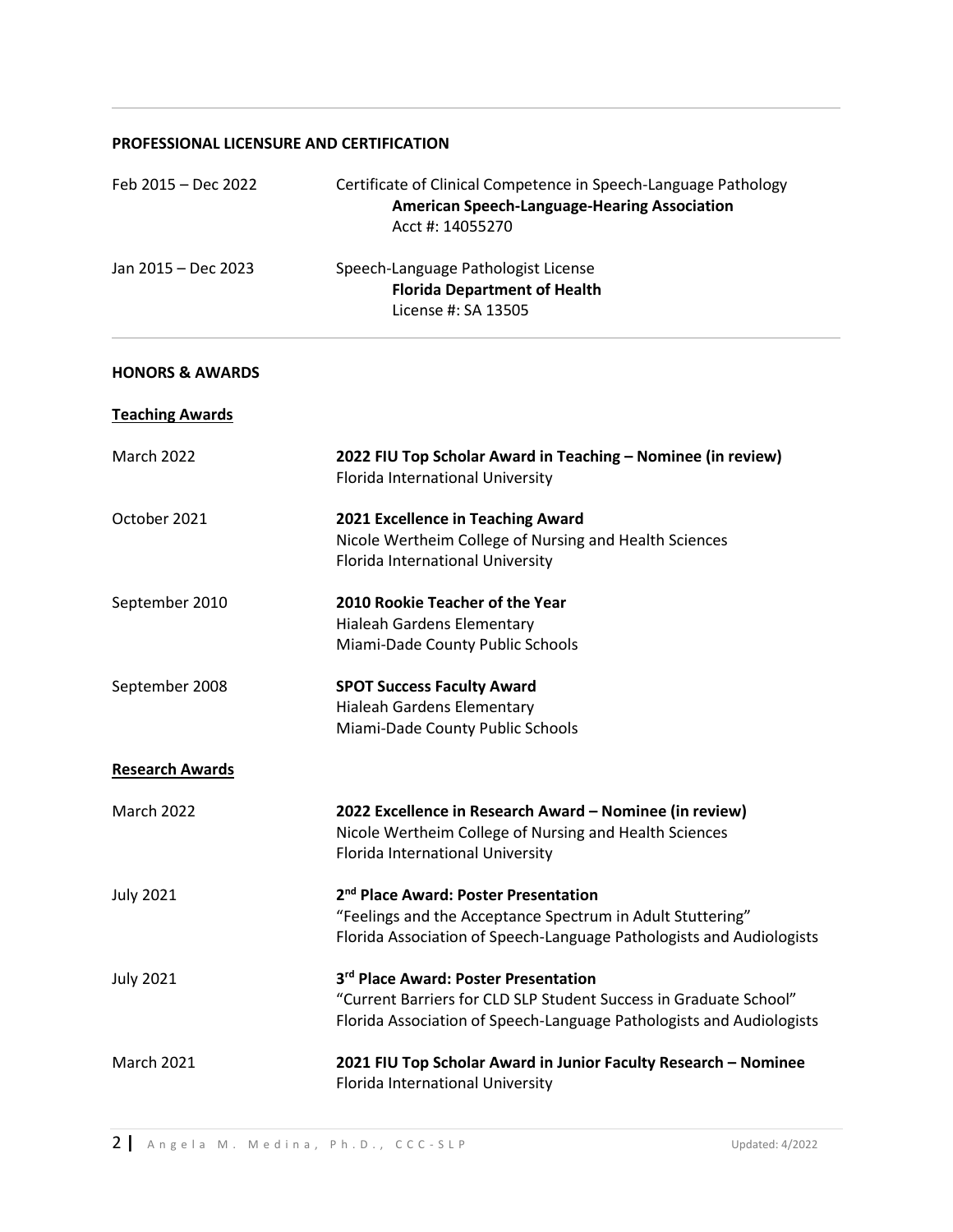| May 2016                  | 2 <sup>nd</sup> Place Award: Poster Presentation<br>"Manifestations of Stuttering in Bilinguals and their Perspectives"<br>Florida Association of Speech-Language Pathologists and Audiologists |
|---------------------------|-------------------------------------------------------------------------------------------------------------------------------------------------------------------------------------------------|
| May 2016                  | 3rd Place Award: Poster Presentation<br>"Setting Up Future Bilingual SLPs for Success in the Classroom"<br>Florida Association of Speech-Language Pathologists and Audiologists                 |
| August 2010 - August 2013 | <b>Graduate Research Assistantship</b><br>University of Louisiana at Lafayette                                                                                                                  |
| Spring 2013               | Sertoma-Allen Comeaux Memorial Scholarship<br>Department of Communicative Disorders<br>University of Louisiana at Lafayette                                                                     |
| <b>Service Awards</b>     |                                                                                                                                                                                                 |
| <b>July 2020</b>          | 2020 NSA Chapter of the Year<br><b>National Stuttering Association</b>                                                                                                                          |
| <b>Other</b>              |                                                                                                                                                                                                 |
| November 2018             | <b>Award for Continuing Education</b><br>American Speech-Language and Hearing Association                                                                                                       |
| November 2015             | Love of Learning Award (\$500)<br>Phi Kappa Phi Honor Society                                                                                                                                   |
| <b>March 2012</b>         | <b>Academic Achievement Award</b><br>University of Louisiana at Lafayette                                                                                                                       |
|                           |                                                                                                                                                                                                 |

# **PUBLICATIONS**

Student authors= *italics* Invited  $=$   $*$ 

## **Peer Reviewed Journal Articles**

- Medina, A. M., Alfano, A. R., & Moore, S. (2022). Considerations for Addressing the Needs of Culturally and Linguistically Diverse Speech-Language Pathology Praxis Test Takers. *American Journal of Speech-Language Pathology*, *31*(2), 601-612.
- *Morales, M.*, Alfano, A. R., & **Medina, A. M.** (2021). Spanish-Speaking Parents' Experiences after Spanish-Only and English-Only Interactions with Their Children. *Journal of Monolingual and Bilingual Speech, 3*(2), 212-237.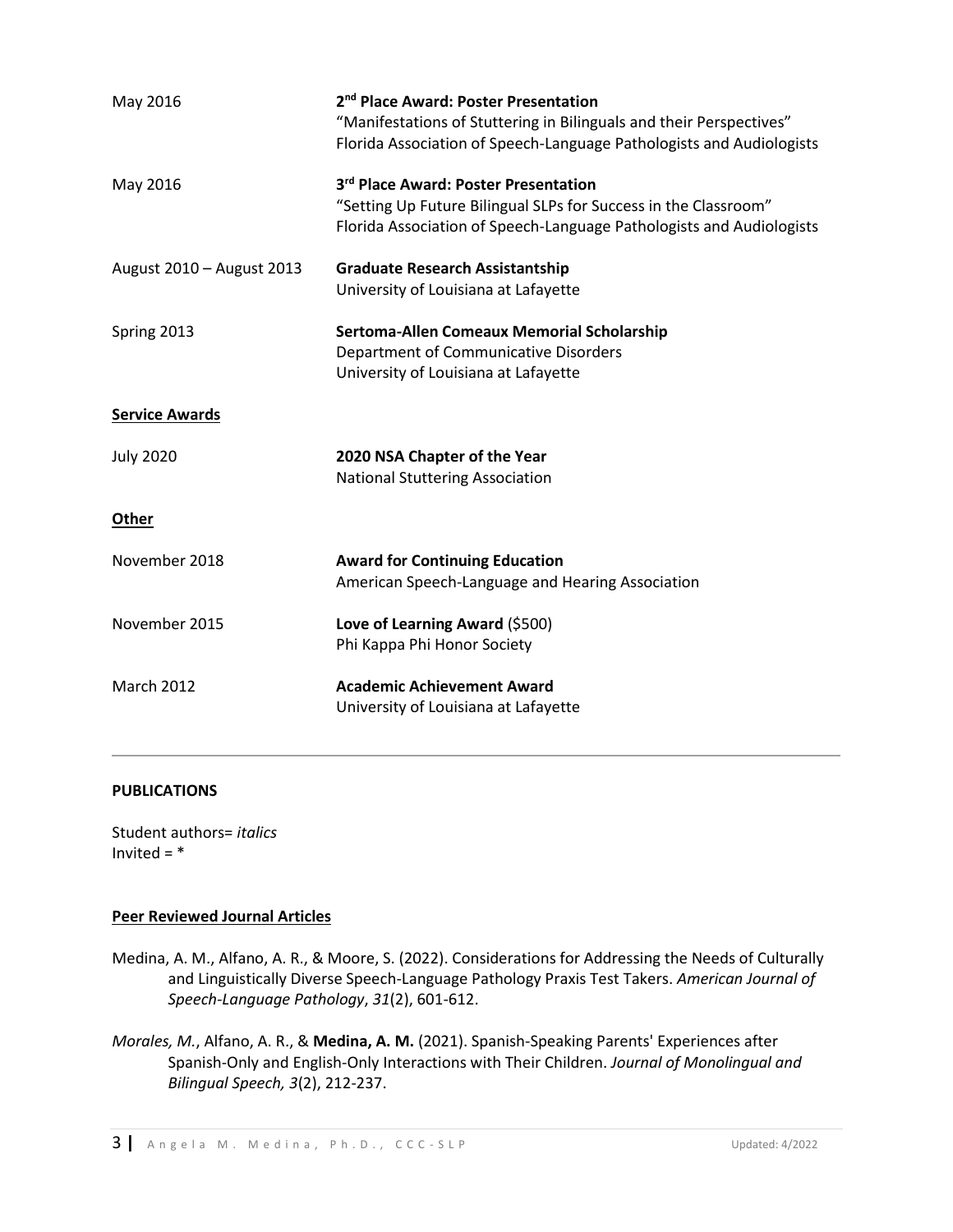- Alfano, A. R., **Medina, A. M**., & Moore, S. (2021). Performance of Culturally and Linguistically Diverse Students in a Speech-Language Pathology Program: Curriculum and Outcomes. *Teaching and Learning in Communication Sciences & Disorders, 5*(3), 2.
- Mead, J. S., & **Medina, A. M.** (2021). Implementing a Mindfulness Program for Graduate SLP Students at a Hispanic-serving Institution. *Teaching and Learning in Communication Sciences & Disorders, 5*(3), 13.
- Medina, A. M. & Mead, J. (2021). MS-SLP student mental health: Establishing a virtual safety net during COVID-19. *Journal of Indian Speech Language and Hearing Association, 35*(1), 22-25.
- Medina, A. M., & Mead, J.S. (2020). Graduate Speech-Language Pathology Students' Perceptions of Practicing Mindfulness. *Journal of Indian Speech Language & Hearing Association, 34*(2), 235– 240.
- *Dean, L.*, & **Medina, A. M.** (2020). Stigma and the Hispanic Stuttering Experience: A Qualitative Study. *Journal of Communication Disorders, 49,* 106056.
- Medina, A. M., & Mead, J. S. (2021). An exploration of mindfulness in speech-language pathology. *Communication Disorders Quarterly, 42*(4), 257-265.
- Medina, A. M., *Almeida, N., Amarante, K., Martinez, N.*, & *Prezzemolo, M*. (2020). Adults who stutter and their motivation for attending stuttering support groups. *Perspectives of the ASHA Special Interest Groups*, *5*(1), 142–154.
- Medina, A. M., Tetnowski, J. A., & Müller, N. (2019). The linguistic construction of identity by bilinguals who stutter. *Journal of Monolingual and Bilingual Speech, 1*(2) 280–311.
- Medina, A. M., *Pereira, T., Munoz, D., Palacios, G.* & *Perez, V.* (2019). Fluency strategies of Spanish-English bilinguals who stutter: A thematic analysis. *Perspectives of the ASHA Special Interest Groups, 4* (5), 1062–1073.
- Medina, A. M. (2018). A Hispanic mother's beliefs about stuttering aetiology: A systemic functional linguistic analysis. *Clinical Linguistics & Phonetics*, *32*, 1012–1026.
- Ball, M. J., Müller, N., & **Granese [Medina], A. M.** (2013). Towards an Evidence Base for /r/-therapy in English. *Journal of Clinical Speech and Language Studies*, *20*, 1–23.

#### *In Press*

- Medina, A. M., & *Perez, G.* (in press). Feelings and the acceptance spectrum in adult stuttering. *Journal of Interactional Research in Communication Disorders.*
- *Smith, A.,* **Medina, A.M.**, & Rangarathnam, B. (in press). Perceptual Training of Arabic Consonants in English-Speaking Quran Learners. *Journal of Monolingual and Bilingual Speech.*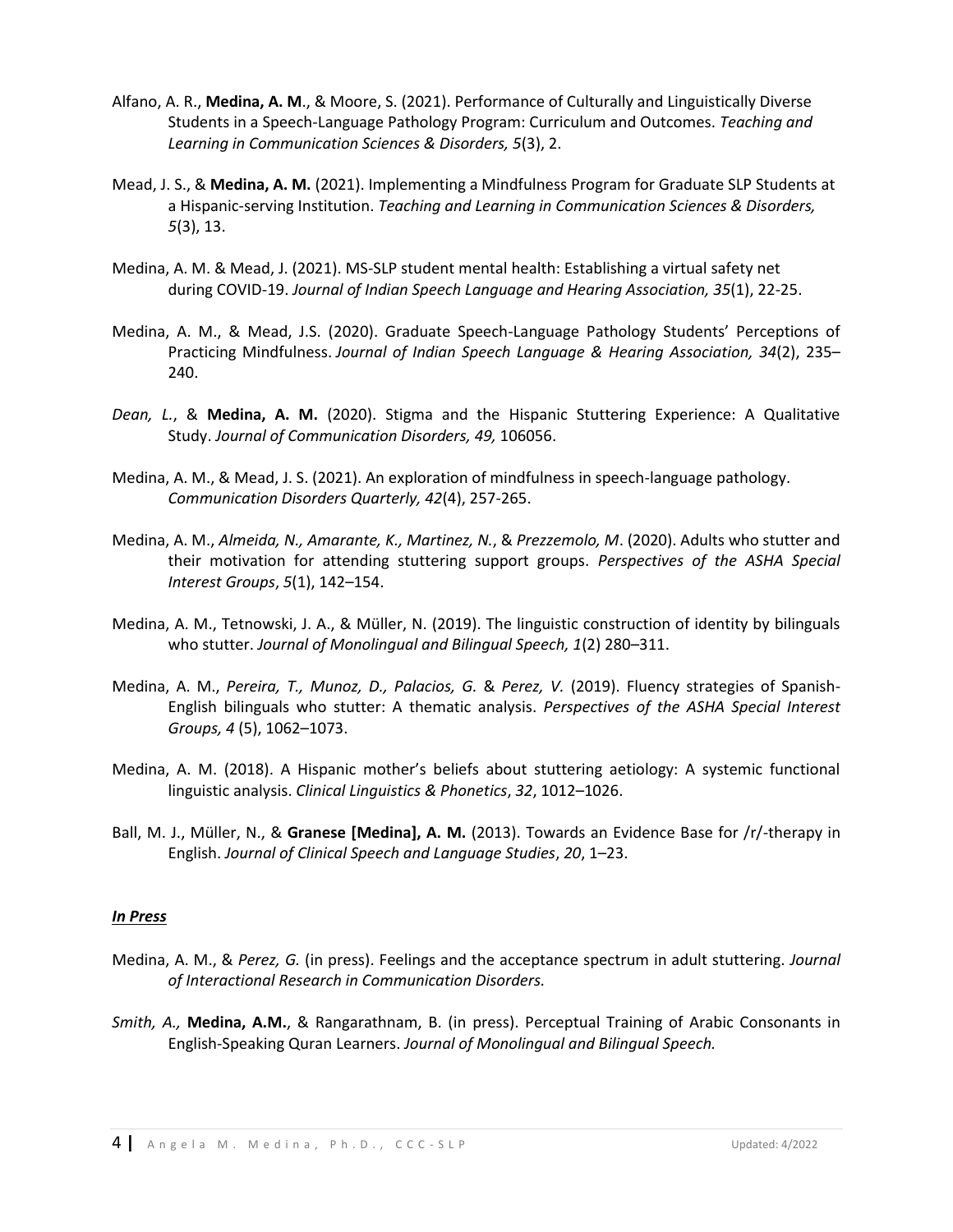#### *In Review*

- Medina, A.M., Mead, J.S., *Prokopowicz, P. Ahmed, F., Basanez, M., Medellin, D.,* & Sommer, C.L. (revise & resubmit). Implementing a Remote Synchronous Mindfulness Program for MS-SLP Students: Preliminary Findings.
- Carson, T.B., Qiu, Y., Liang, L., **Medina, A.M**., *Ortiz, A., Condon, C.A., Ryan, N., Ambrosio, J., Carcamo, K., Miranda, D., & Palacio, A.* (revise & resubmit). Development and validation of a pediatric version of the Hyperacusis Questionnaire for children with and without autism.
- *Hernandez, J., Ferrer, J., van Ossenbruggen, M., Del Campo, S.*, Moore, S., & **Medina, A.M.** (revise & resubmit). Stuttering Support Groups: Participant Characteristics and Perceived Benefits.
- Medina, A.M., & Mead, J. (revise & resubmit). SLPs' use of mindfulness in personal and professional contexts: A follow-up study.
- *Paz, S.V.*, Alfano, A.R., **Medina, A.M**., & Hayes, T. (in review). Speech-Language Pathologists' Perceptions of Childhood Bilingualism.
- *Manivannan, V*., **Medina, A.M.**, Maruthy, S., Singhal, M., Agarwal, A., & Manchaiah, V. (in review). Positive experiences related to stuttering: A qualitative content analysis.
- Medina, A.M., Mead, J., *Comas, K., Perez, G., Prieto, J., & Valencia, I.* (in review). Outcomes of a Remote Mindfulness Program for Adults who Stutter: Five Case Studies.

#### *In Progress*

- Müller, N., & **Medina, A.M.** (in progress). Language Attitudes Among Bilingual Residents and Staff in Residential Eldercare.
- Medina, A.M., *Pareja, D., Berlanga, E., Crawford, C., & Tormo, A.* (in progress). Concepts of Family Support in Stuttering: A Multicultural Perspective.
- Medina, A.M., & *Fuentes, J.* (in progress). The Role of Culture in the Stuttering Experience.

#### **Book Chapters**

- Ball, M. J., Howard, S., Müller, N. & **Granese [Medina], A.** (2013). Data processing: Transcriptional and impressionistic methods. In *Research Methods in Clinical Linguistics and Phonetics: A Practical Guide* (pp. 177–194). Wiley-Blackwell Publishing.
- Papakyritsis, I. & **Granese [Medina], A.** (2013). Cross linguistic study of vowel systems. In *Handbook of Vowels and Vowel Disorders* (pp. 186–206). New York: Psychology Press.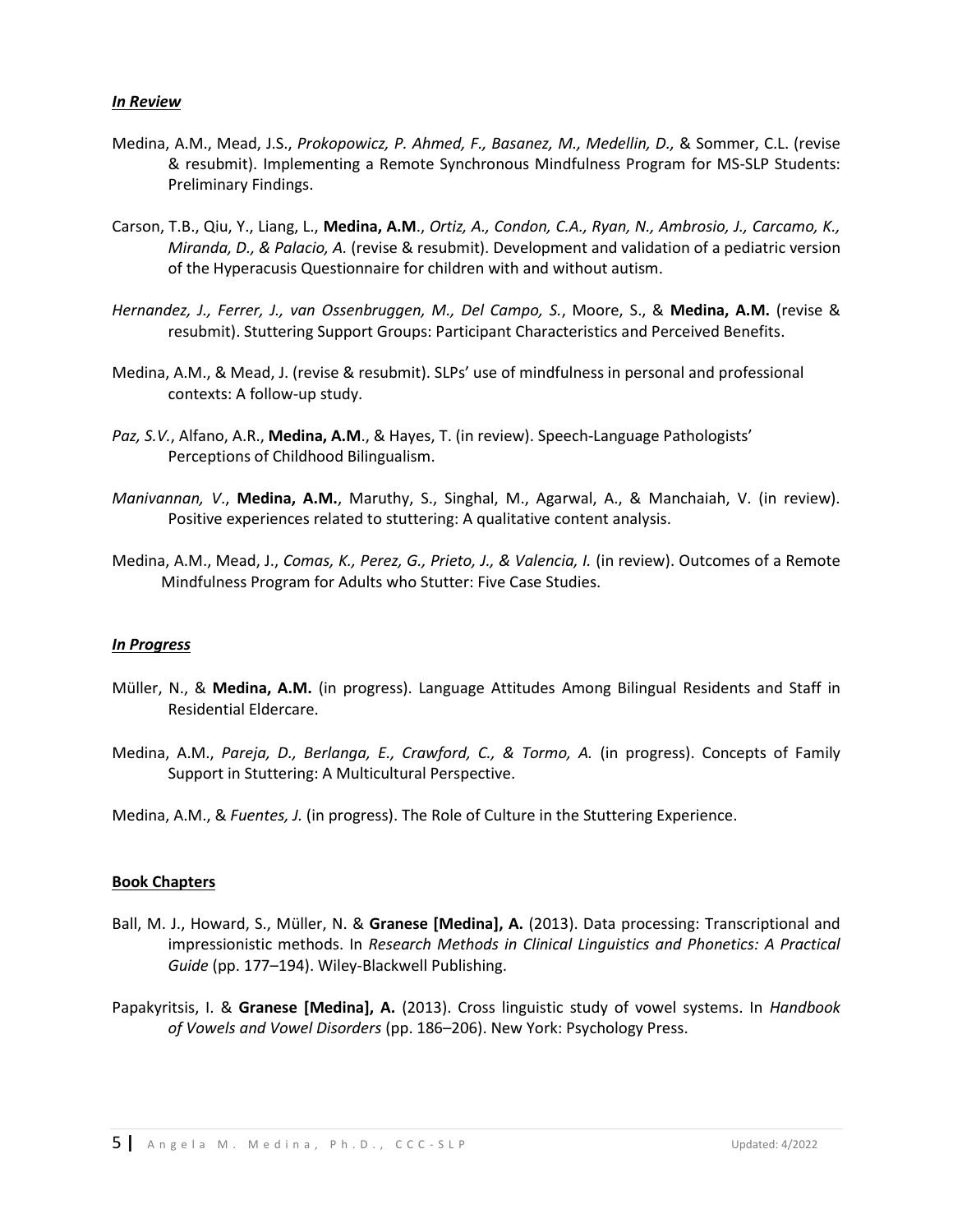#### **ASHA CEU Digital Media Seminars**

\*Johnson, K., **Medina, A.M.**, & Daniels, D. (2020, November). *Culturally Responsive Service Delivery for People Who Stutter.* Presented as a CEU webinar sponsored by the American Speech-Language-Hearing Association's Special Interest Group 4: Fluency Disorders.

#### **PRESENTATIONS**

Students as co-presenters= *italics* Invited= \*

## **Research Talks**

- \* Medina, A.M., Ball, M.J., & Müller, N. (2022, April). *Attitudes to Language and Bilingualism in the Context of Residential Care for Older Persons.* Special lecture presented at the International Symposium on Monolingual and Bilingual Speech, Lafayette, LA.
- Medina, A.M., Mead, J., *Comas, K., Perez, G., Prieto, J., & Valencia, I.* (2021, November). *Piloting a Remote Mindfulness Program: Adherence and Outcomes of Adults Who Stutter.* Presented as virtual oral technical session at the Annual Convention of the American Speech-Language-Hearing Association, Washington, DC.
- Mead, J., **Medina, A.M.**, *Ahmed, F., Basanez, M., Medellin, D., & Prokopowicz, P.* (2021, November). *Mindfulness as a Mental Health Resource for MS-SLP Students during Unprecedented Times.* Presented as virtual oral technical session the Annual Convention of the American Speech-Language-Hearing Association, Washington, DC.
- Medina, A.M. & Mead, J. (2021, June). *SLPs Become Quiet: Meditation and Mindfulness in SLP*. Presented as research oral session at the Annual Convention of the Florida Association of Speech-Language Pathologists and Audiologists, Orlando, FL.
- Mead, J., & **Medina, A.M.** (2020, November). *SLP Students Discover Peace and Calm: A Mindful Detour During COVID-19.* Proposal accepted at the Annual Convention of the American Speech-Language-Hearing Association, San Diego, CA, (Convention canceled).
- Medina, A., *Almeida, N., Amarante, K., Martinez, N., & Prezzemolo, M.* (2019, November*). Adults who stutter and their motivation for attending stuttering support groups.* Presented at the American Speech-Language-Hearing Association Convention Technical Research Oral Session, Orlando, FL.
- Medina, A.M., *Almeida, N., Amarante, K., Martinez, N., & Prezzemolo, M.* (2019, July). *Adult chapters: Motivations & Expectations.* Presented at the National Stuttering Association Conference, Ft. Lauderdale, FL.
- \*Granese [Medina], A. (2015, January). *Systemic functional linguistics: In theory and in practice*. Presented at the Florida International University Linguistics Department Colloquium Series, Miami, FL.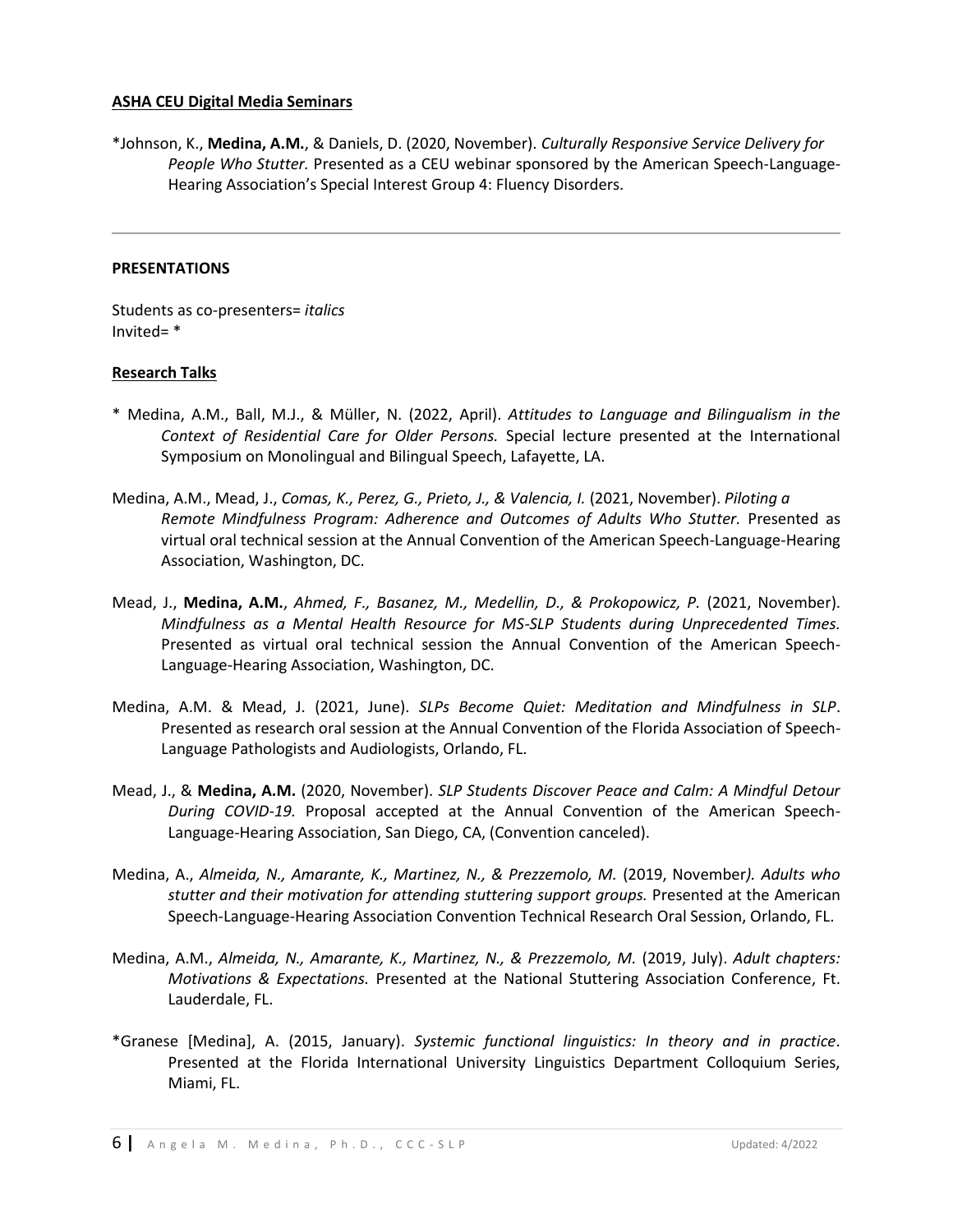- Granese [Medina], A., Müller, N. & Tetnowski, J. (2014, November). *The linguistic construction of the bilingual stuttering experience*. Presented at the American Speech-Language-Hearing Association Convention's Technical Research Oral Session, Orlando, FL.
- Granese [Medina], A. (2013, November). *The linguistic construction of the bilingual stuttering experience: A preliminary report of a work-in-progress*. Presented at the University of Louisiana at Lafayette Communication Disorders Colloquium, Lafayette, LA.

## **Research Posters**

- Medina, A.M., Hernandez, J., Ferrer, J., & Moore, S. (submitted). Demographic Trends of Stuttering Support Group Participants: Preliminary Findings. Proposal submitted for presentation at the Annual Convention of the American Speech-Language-Hearing Association, New Orleans, LA.
- Carson, T.B., Qiu, Y., **Medina, A.M**., Liang, L., *Ortiz, A., Condon, C.A., Ryan, N., Ambrosio, J., Palacio, A., Niebles, M., Carcamo, K., & Miranda, D.* (submitted). Pediatric Version of the Hyperacusis Questionnaire in Children with ASD compared to Children without ASD. Proposal submitted for presentation at the Annual Convention of the American Speech-Language-Hearing Association, New Orleans, LA.
- *Vargas, M., Mazza, K., Castillo, E*., Gadotti, I., **Medina, A.M.**, & Rangarathnam, B. (accepted). *Evaluation of swallowing related measures in different head and neck postures in healthy young and older adults*. Accepted for presentation at the Annual Convention of the Florida Association of Speech-Language Pathologists and Audiologists, St. Petersburg, FL.
- Alfano, A.R., *Paz, S.V.*, & **Medina, A.M.** (accepted). *Speech-Language Pathologists' Perceptions of Childhood Bilingualism.* Accepted for presentation at the Annual Convention of the Florida Association of Speech-Language Pathologists and Audiologists, St. Petersburg, FL.
- Medina, A.M., & Mead, J.S. (accepted). *Remote Live Mindfulness Programming for SLP Students: Expectations and Benefits.* Accepted for presentation at the Annual Convention of the Florida Association of Speech-Language Pathologists and Audiologists, St. Petersburg, FL.
- Medina, A.M., & Mead, J.S. (accepted). *How SLPs Use Learned Mindfulness Techniques: A Three-year Follow-up Study.* Accepted for presentation at the Annual Convention of the Florida Association of Speech-Language Pathologists and Audiologists, St. Petersburg, FL.
- Medina, A.M. & *Perez, G.* (2021, July). *Feelings and the Acceptance Spectrum in Adult Stuttering.* Poster presented at the Annual Convention of the Florida Association of Speech-Language Pathologists and Audiologists, Orlando, FL.
- Medina, A.M. & *Smith, A.* (2021, July). *Setting Up Future Bilingual SLPs for Success: An Update.* Poster presented at the Annual Convention of the Florida Association of Speech-Language Pathologists and Audiologists, Orlando, FL.
- Alfano, A. & **Medina, A.M.** (2021, July). *Current Barriers for CLD SLP Student Success in Graduate School.*  Poster presented at the Annual Convention of the Florida Association of Speech-Language Pathologists and Audiologists, Orlando, FL.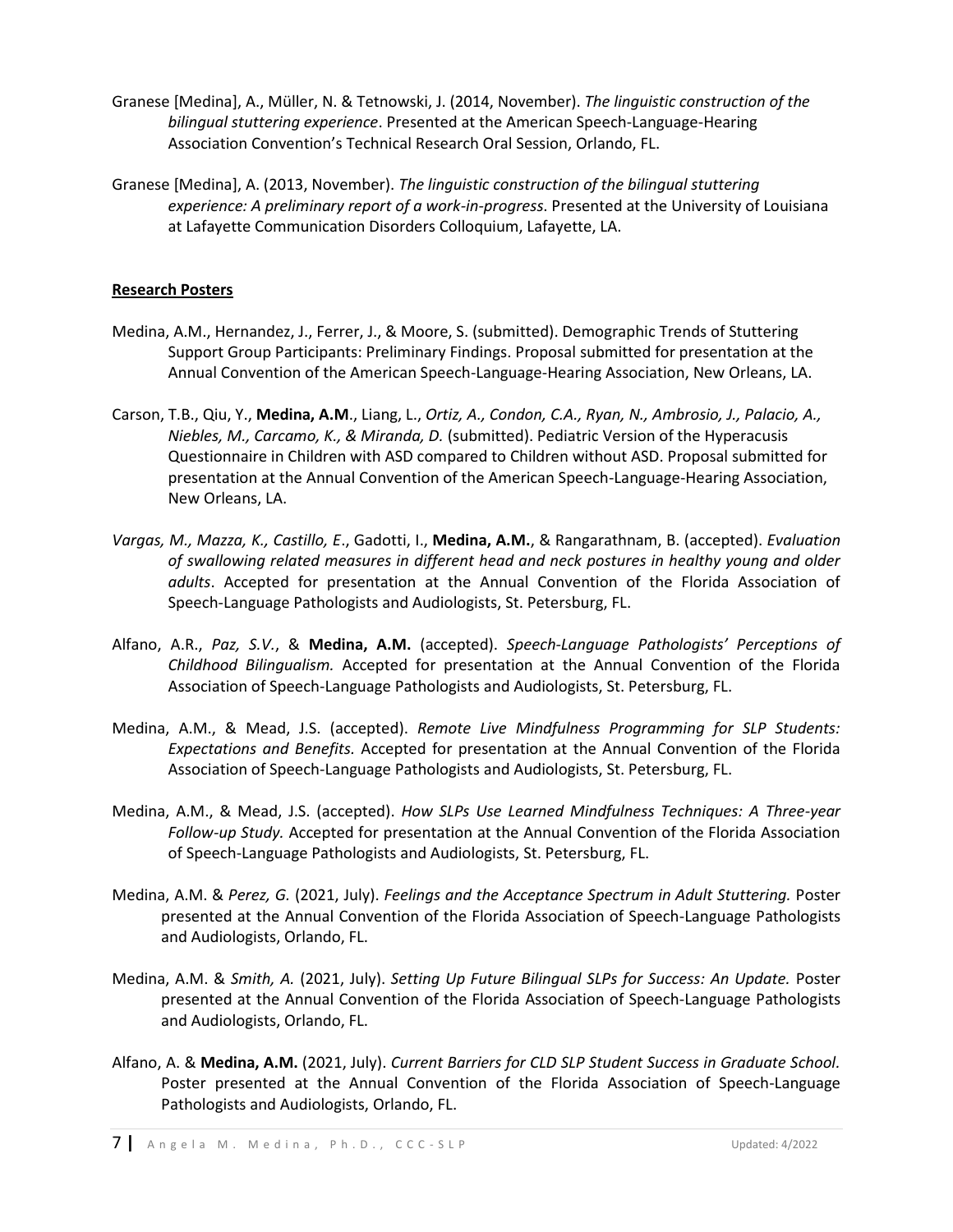- Müller, N. & **Medina, A.M.** (2021, June). *Language attitudes among bilingual residents and staff in residential eldercare.* Poster presented at the Biannual Conference of the International Clinical Phonetics and Linguistics Association, Glasgow, Scotland.
- Medina, A.M. & *Smith, A.* (2021, June). *Developing a High Variability Phonetic Training-based Program for ESL Speech-Language Pathology Students.* Poster presented at the Biannual Conference of the International Clinical Phonetics and Linguistics Association, Glasgow, Scotland.
- Medina, A.M. & *Perez, G.* (2020, November). *The Acceptance Spectrum in Adult Stuttering.* Proposal accepted at the Annual Convention of the American Speech-Language-Hearing Association, San Diego, CA, (Convention canceled).
- Medina, A.M., *Fuentes, J. & van Ossenbruggen, M.* (2020, November). 11644: *Defining Cultural Factors and the Roles They Play in the Stuttering Experience: An Exploratory Study.* Proposal accepted at the Annual Convention of the American Speech-Language-Hearing Association, San Diego, CA, (Convention canceled).
- *Dean, L.* & **Medina, A.M.** (2020, November). *Stigma and the Hispanic Stuttering Experience: A Qualitative Study.* Proposal accepted at the Annual Convention of the American Speech-Language-Hearing Association, San Diego, CA (Convention canceled).
- Medina, A.M. *& van Ossenbruggen, M.* (2020, June). *The Role of Culture in the Stuttering Experience*. Proposal accepted at the Annual Convention of the Florida Association of Speech-Language Pathologists and Audiologists, Orlando, FL (Convention canceled).
- Medina, A.M., *Berlanga, E., Crawford, C., Pareja, D., & Tormo, A.* (2020, June). *Concepts of Support in the Stuttering Experience.* Proposal accepted at the Annual Convention of the Florida Association of Speech-Language Pathologists and Audiologists, Orlando, FL (Convention canceled).
- Alfano, A. & **Medina, A.M.** (2020, June). *Preparing CLD Students to Work with CLD Populations.* Proposal accepted at the Annual Convention of the Florida Association of Speech-Language Pathologists and Audiologists, Orlando, FL (Convention canceled).
- *Dean, L.* & **Medina, A.M.** (2019, November). *Stuttering and stigma in the Hispanic Community*. Presented at the American Speech-Language-Hearing Convention in Orlando, FL.
- *Almeida, N., Amarante, K., Martinez, N., Prezzemolo, M.* & **Medina, A.M.** (2019, April). *Adults who stutter and their motivation for attending stuttering support groups*. Presented at the Graduate Student Appreciation Week Scholarly Forum at Florida International Univ., Miami, FL.
- Medina, A.M., *Muñoz, D., Palacios, G., Pereira, T., & Perez, V.* (2018, November). *Spanish-English bilinguals self-reported use of fluency inducing strategies: A thematic analysis*. Presented at the American Speech-Language-Hearing Association Convention, Boston, MA.
- Medina, A.M., *Gonzalez, L., Lopez, L., Rocha, M. & Rodriguez, C.* (2018, November). *A comparison of fluency-inducing strategies used by English monolinguals and Spanish-English bilinguals who stutter*. Presented at American Speech-Language-Hearing Association Convention, Boston, MA.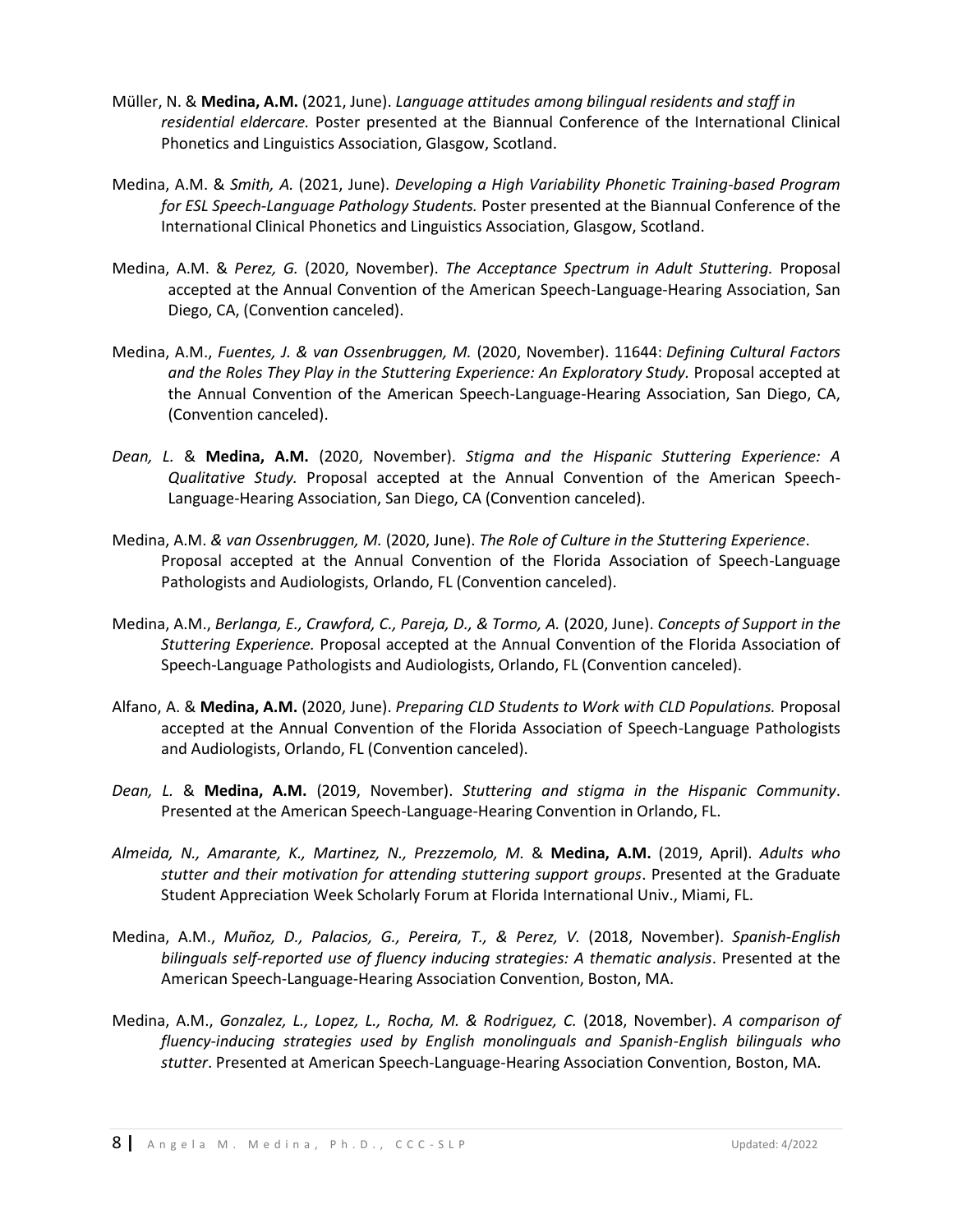- Medina, A.M., *Gonzalez, L., Lopez, L., Rocha, M. & Rodriguez, C.* (2018, July). *Fluency-inducing strategies used by monolingual English & Spanish-English bilingual people who stutter: A comparison of themes*. Presented at the Florida Association of Speech-Language Pathologists and Audiologists Convention, Naples, FL.
- Medina, A.M., *Madruga, D., Palacios, T., Pereira, T. & Perez, V.* (2017, May). *The perceived role of bilingualism in stuttering*. Presented at the Florida Association of Speech-Language Pathologists and Audiologists Convention, Orlando, FL.
- Medina, A.M. (2016, November). *Culturally-based beliefs and perceptions of stuttering*. Presented at the American Speech-Language-Hearing Association Convention, Philadelphia, PA.
- Medina, A.M., *Gallardo, V., Ledene, G., Marin, D. & Rodriguez, M.* (2016, November). *Bilinguals who stutter: Unfolding the reality of stuttering in two languages*. Presented at the American Speech-Language-Hearing Association Convention, Philadelphia, PA.
- Medina, A.M. (2016, June). *Developing an SFL-based Tool for Clinical Assessment*. Presented at the International Phonetics and Linguistics Association Conference, Halifax, Nova Scotia.
- Medina, A.M., *Gallardo, V., Ledene, G., Marin, D. & Rodriguez, M.* (2016, June). *Manifestations and Perceptions of Stuttering in Spanish-English Bilinguals*. Presented at the International Clinical Phonetics and Linguistics Association Conference, Halifax, Nova Scotia.
- Medina, A.M. (2016, May). *Setting Up Future Bilingual SLPs for Success in the Classroom*. Presented at the Florida Association of Speech-Language Pathologists and Audiologists Convention, Orlando, FL.
- Medina, A.M., *Gallardo, V., Ledene, G., Marin, D. & Rodriguez, M.* (2016, May). *Manifestation of stuttering in Spanish-English bilinguals*. Presented at the Florida Association of Speech-Language Pathologists and Audiologists Convention, Orlando, FL.
- Granese [Medina], A. (2014, June). *Como un término grotesco: An SFL analysis of a mother's talk about stuttering*. Presented at the International Clinical Phonetics and Linguistics Association Conference, Stockholm, Sweden.
- Granese [Medina], A. & Young, M. (2014, June). *Narratives of a bilingual who stutters: A comparative analysis of themes*. Presented at the International Clinical Phonetics and Linguistics Association Conference, Stockholm, Sweden.
- Granese [Medina], A. (2013, November). *Beliefs of a bilingual person who stutters: A thematic analysis*. Presented at the American Speech-Language-Hearing Association Convention, Chicago, IL.
- Granese [Medina], A. & Torres, N. (2012, November). *Establishing roles in the clinical setting*. Presented at the American Speech-Language-Hearing Association Convention, Atlanta, GA.
- Granese [Medina], A. & Yavas, M. (2012, June). *The effects of sonority distance on word-final consonant cluster reduction in elementary ELL students*. Presented at the International Clinical Phonetics and Linguistics Association Conference, Cork, Ireland.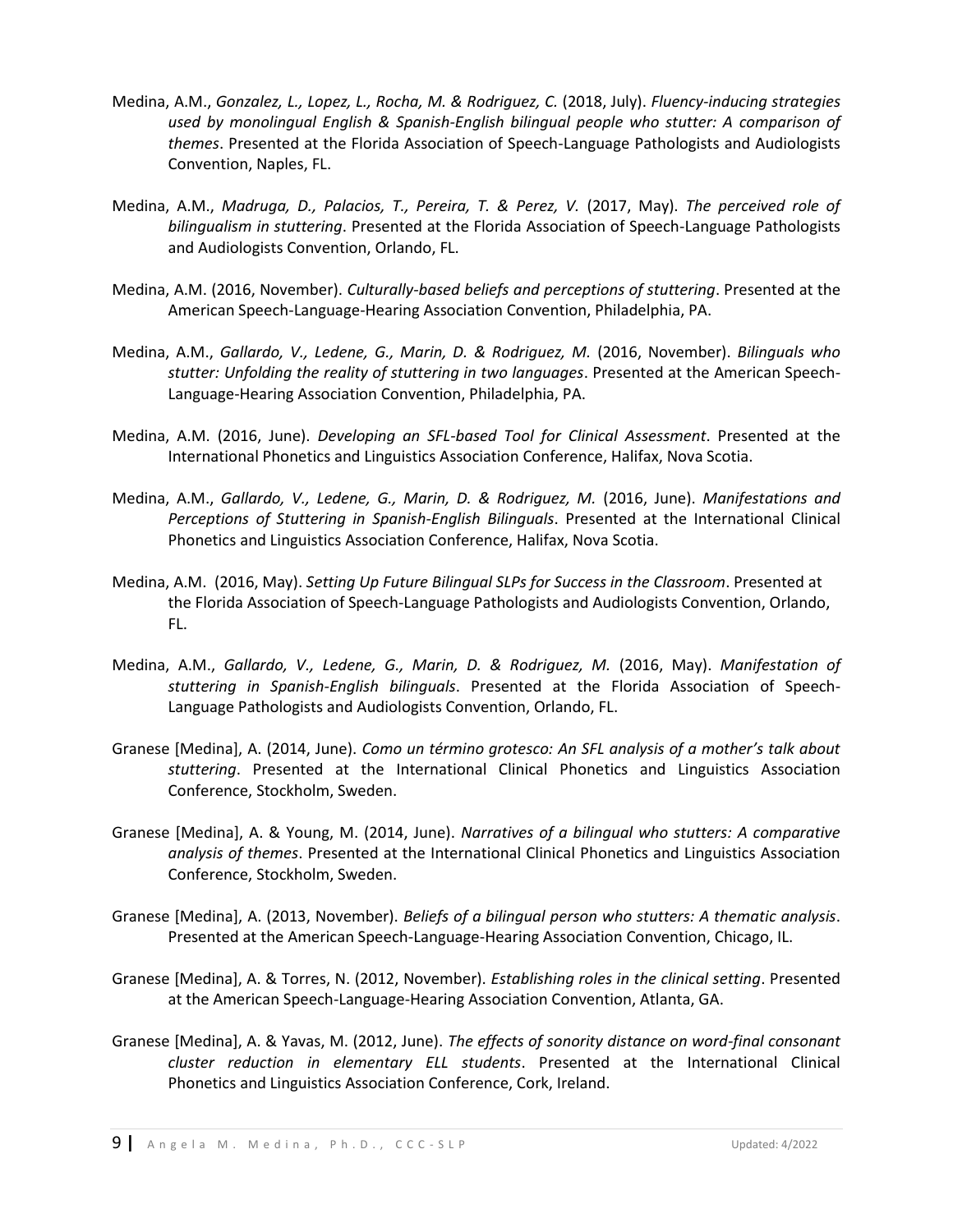- Granese [Medina], A*. &* Ball, M. (2012, June). *Towards an evidence-base for rhotic therapy in English*. Presented at the International Clinical Phonetics and Linguistics Association Conference, Cork, Ireland.
- Granese [Medina], A. & Torres, N. (2012, April). *Establishing roles in the clinical setting: A pilot study using the systemic functional linguistics framework*. Presented at the University of Louisiana at Lafayette Graduate Student Showcase, Lafayette, LA.
- Granese [Medina], A. (2011, November). *The effects of sonority distance on word-final cluster reduction.* Presented at the American Speech-Language-Hearing Association Convention, San Diego, CA.
- Granese [Medina], A., Müller, N., & Torres, N. (2011, November). *Aphasic nonword jargon: A view from phonetics & gestural phonology.* Presented at the American Speech-Language-Hearing Association Convention, San Diego, CA.
- Granese [Medina], A., Ball, M., Keegan, L., & Klopfenstein, M. (2011, November). *Central approximants in disordered speech.* Presented at the American Speech-Language-Hearing Association Convention, San Diego, CA.
- Granese [Medina], A., Ball, M., & Keegan, L. (2001, June). *Central approximants in disordered speech in children*. Presented at the Child Phonology Conference, York, England.

#### **Other Presentations**

- \*Medina, A.M. (2021, March). *Stigma and the Hispanic Stuttering Experience: A Qualitative Study*. Presented at the NWCNHS Research Council meeting via Zoom.
- \*Medina, A.M. (2020, November). *Informed Decision-Making: Research Opportunities and Your Chapter.* Presented at the National Stuttering Association's "All Hands On Deck" chapter leader training via Zoom.
- \*Granese [Medina], A. (2014, October). *Response to intervention referrals and procedures for speech language services.* Presented at Miami-Dade County Public Schools' Fienberg – Fisher K-8 Center, Miami, FL.
- \*Granese [Medina], A. (2013, October). *The role of research participants in fluency studies*. Presented at the National Stuttering Association Support Group Meeting, Boca Raton, FL.

#### **GRANTS**

## **Internal** – **Funded**

Carson, T. (PI), **Medina, A.M.** (Co-I), Qui, Y. (Collaborator), & Simon, C. (Collaborator). (2021). The First Pediatric Misophonia Hyperacusis Questionnaire, NWCNHS Wertheim Endowed Innovation Fund (\$50,000).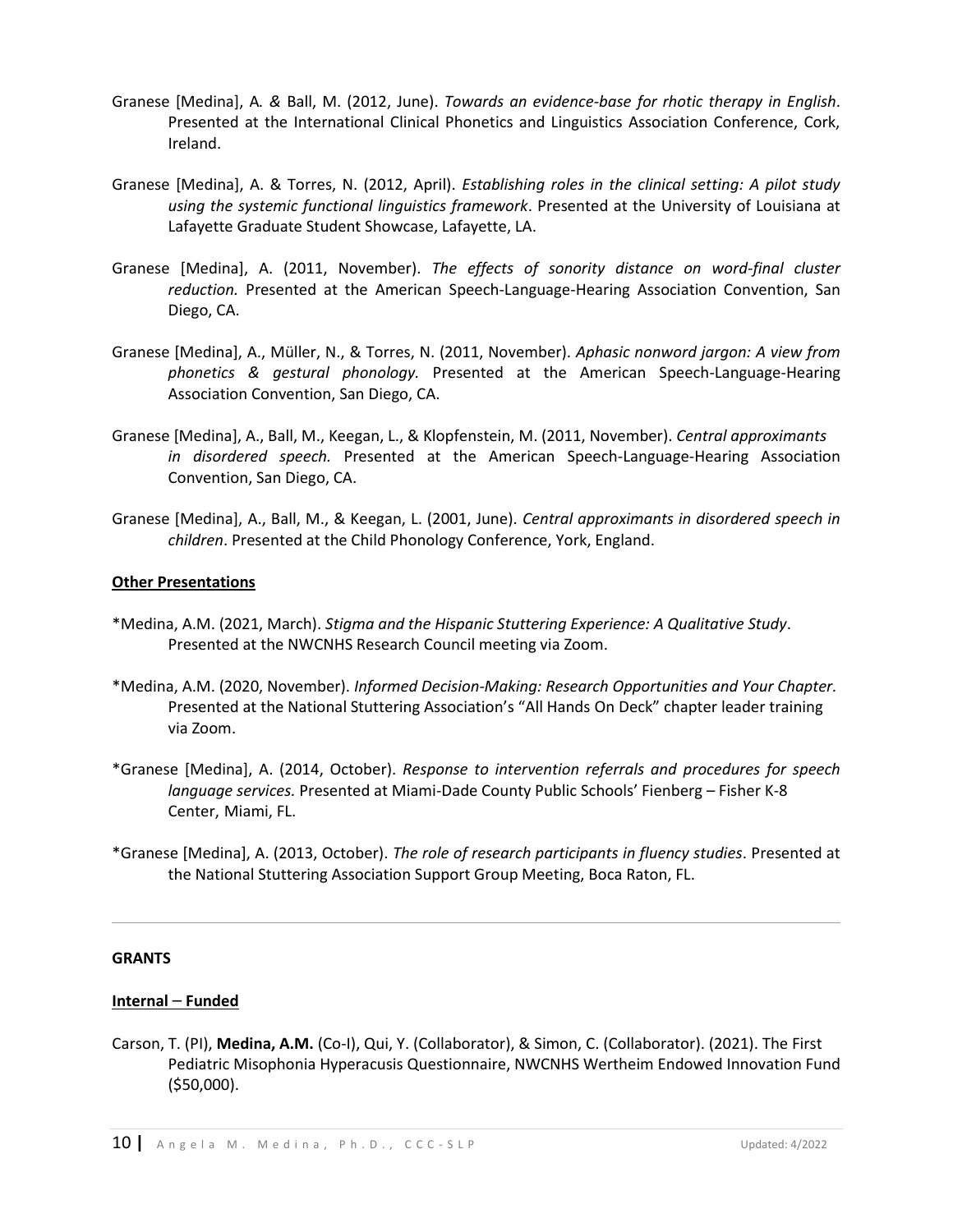- Medina, A.M. (PI). (2021) Mindfulness Research Lab Equipment, Nicole Wertheim College of Nursing and Health Sciences, Strategic Funding (\$1,035).
- Medina, A.M. (PI), Filpo, I. (Co-PI), & Alvarez, E. (Co-I). (2020). On-Demand Clinical Case Simulations for the Health Sciences, FIU Tech Fee (\$23,700).
- Medina, A.M. (PI). (2020). SmartPalate, Nicole Wertheim College of Nursing and Health Sciences, Strategic Funding (\$5,600).
- Medina, A.M. (PI). (2020) Mindfulness Research Lab Equipment, Nicole Wertheim College of Nursing and Health Sciences, Strategic Funding (\$1,000)
- Medina, A.M. (PI). (2017). SeeMore Ultrasound Probe, Nicole Wertheim College of Nursing and Health Sciences, Strategic Funding (\$4,445).

#### **External** – **Funded**

Smith, A. (PI) & Medina, A.M. (Advisor). (2020). Perceptual Training of Arabic Consonants in English Speaking Quran Learners, Islamic Jaffaria Association (\$2,500).

#### **Submitted** – **In Review**

- Buzzell, G. (Co-PI), **Medina, A. M**. (Co-PI), & Petit, J. (Co-I). (in review). Ecological Assessment of Cognitive Control in Individuals with Social Anxiety, National Institute of Mental Health, R21 (\$275,000).
- Carson, T. (PI), Qui, Y. (Co-I), & **Medina, A. M.** (Co-I). (in review). The First Pediatric Misophonia Hyperacusis Questionnaire, The Misophonia Research Fund (\$200,000).
- Medina, A. M. (PI). & Mead, J.S. (Co-I). (in review). Establishing Project iMESH: interdisciplinary Mindfulness Education for Students in the Health Sciences, Nicole Wertheim College of Nursing and Health Sciences, Strategic Funding (\$2540).
- Carson, T. (PI), **Medina, A.M.** (Co-I), & Santiago-Perez, T. (Co-I). (in review). Parent Perceptions of Autism and Unintentional Drowning, Organization for Autism Research, Applied Research Grant (\$80,000).
- Medina, A. M. (PI), & Mead, J.S. (Co-I). (in review). Project iMESH: interdisciplinary Mindfulness Education for Students in the Health Sciences, The Kirk Foundation, Letter of Interest (\$25,000).

## **Submitted** – **Not Funded**

- Medina, A.M. (PI), Mead, J. (KP), & Moore, S. (KP). (2021). Implementing a Remote Mindfulness Program for Adults Who Stutter. National Institutes of Health, National Institute of Deafness and Other Communication Disorders, R21 (\$375,000).
- Medina, A.M. (PI), Mead, J. (Co-I), & Moore, S. (Co-I). (2021). Implementing a Remote Mindfulness Program for Adults Who Stutter. ASHFoundation, Clinical Research Grant – Independent (\$75,000).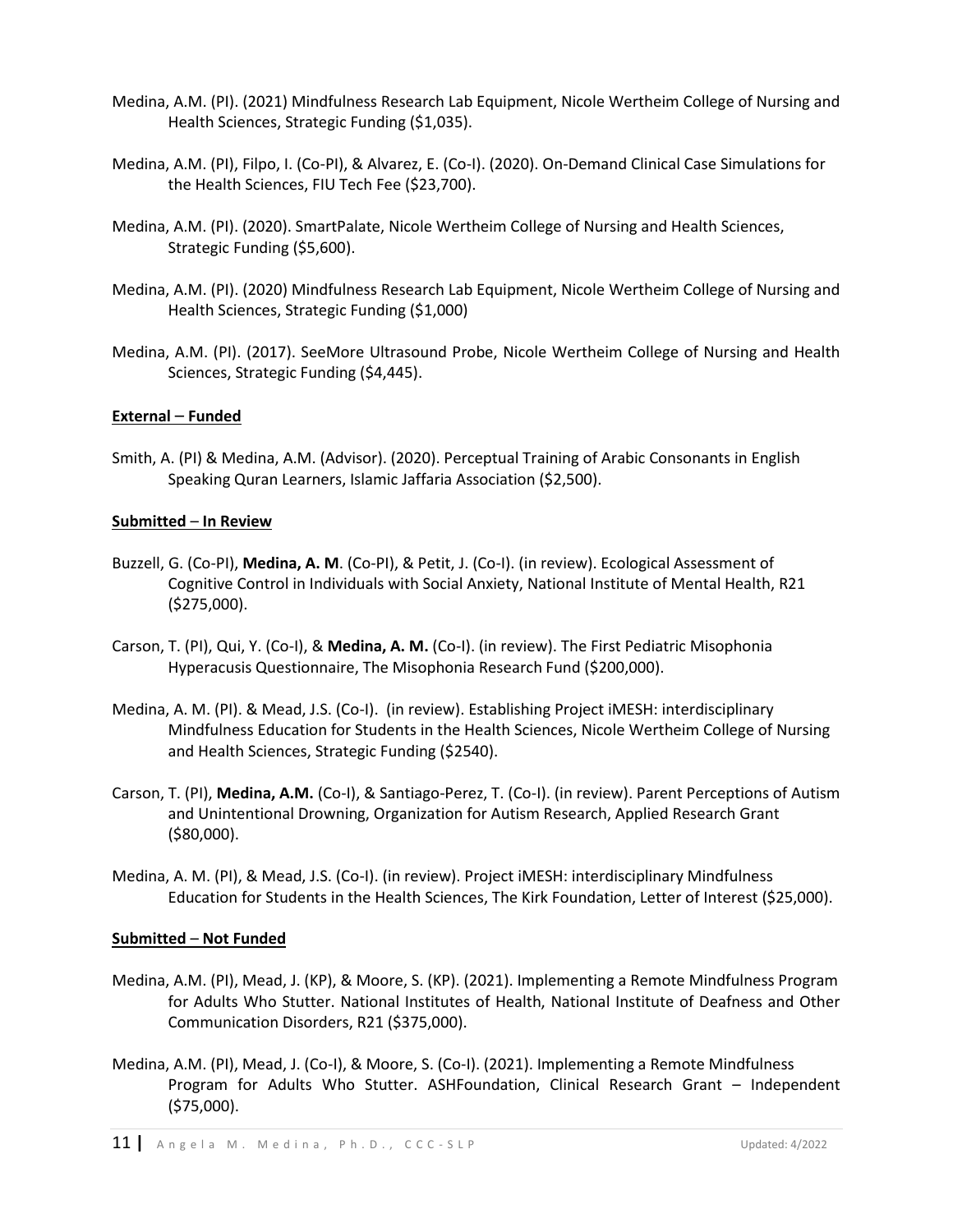- Medina, A.M. (PI), Mead, J. (Co-PI), Caicedo, C. (Co-I), Carson, T. (Co-I), Clemens, S. (Co-I), & Vaughan, S. (Co-I). (2021). Mindfulness Training for the Health Sciences, NWCNHS Wertheim Endowed Innovation Fund (\$50,000).
- Gadotti, I. (PI), Rangarathnam, B. (Co-I), Alfano, A. (Co-I), **Medina, A.M.** (Co-I), & Ibrahimou, B. (Co-I). (2021). Craniocervical and swallowing related measures in younger and older adults – A Pilot Study, NWCNHS Wertheim Endowed Innovation Fund (\$50,000).
- Carson, T. (PI), Clemens, S.M. (Co-I), Alfano, A. (Co-I), & **Medina, A.M.** (Co-I). (2021). A Pilot Extension for Community Health Outcomes in Speech, Physical, Occupational and other Therapies (ECHO SPOT) to Reduce Rural Allied Health Disparities. FIU-RCMI: Investigator Development Pilot Grant Program.
- Medina, A.M. (PI). (Fall 2020). Setting Up Future Bilingual Speech-Language Pathologists for Success in the Classroom: A Pilot Study, Spencer Foundation Small Grant (\$60,000).
- Medina, A.M. (PI), & Mead, J. (Collaborator). (2020). Implementing a Remote Mindfulness Program for Adults Who Stutter. National Institutes of Health, National Institute of Deafness and Other Communication Disorders, ERC R21 (\$200,000).
- Medina, A.M. (PI). (2020). Setting Up Future Bilingual Speech-Language Pathologists for Success in the Classroom: A Pilot Study, ASHFoundation New Century Scholars Research Award (\$25,000).
- Medina, A.M. (PI). (2020). The Mindfulness Research Lab: Community Wellness Program, The Batchelor Foundation, Letter of interest (\$75,000).
- Medina, A.M. (PI). (2020). Setting Up Future Bilingual Speech-Language Pathologists for Success in the Classroom: A Pilot Study, Spencer Foundation Small Grant (\$50,000).
- Medina, A.M. (PI). (2020). Setting Up Future Bilingual SLPs for Success in the Classroom, Gloria Estefan Foundation, Letter of Interest (\$50,000)
- Medina, A.M. (PI). (2019). Setting Up Future Bilingual Speech-Language Pathologists for Success in the Classroom: A Pilot Study, Spencer Foundation Small Grant (\$50,000).
- Medina, A.M. (PI). (2019). The linguistic construction of stuttering behaviors in Spanish-English Bilingual Children: A pilot study, National Institute of Deafness and Other Communication Disorders, R21 (\$275,000).
- Medina, A.M. (PI). (2019). The linguistic characteristics of stuttering in Spanish-English bilingual children who stutter: A pilot study, American Speech-Language-Hearing Foundation New Investigators Research Grant (\$10,000).
- Medina, A.M. (PI). (2019). Adults who stutter and their motivation for attending stuttering support groups, National Stuttering Association Research Fund Award (\$2500).
- Medina, A.M. (PI). (2019). SmartPalate System, Nicole Wertheim College of Nursing and Health Sciences Strategic Funding (\$6000).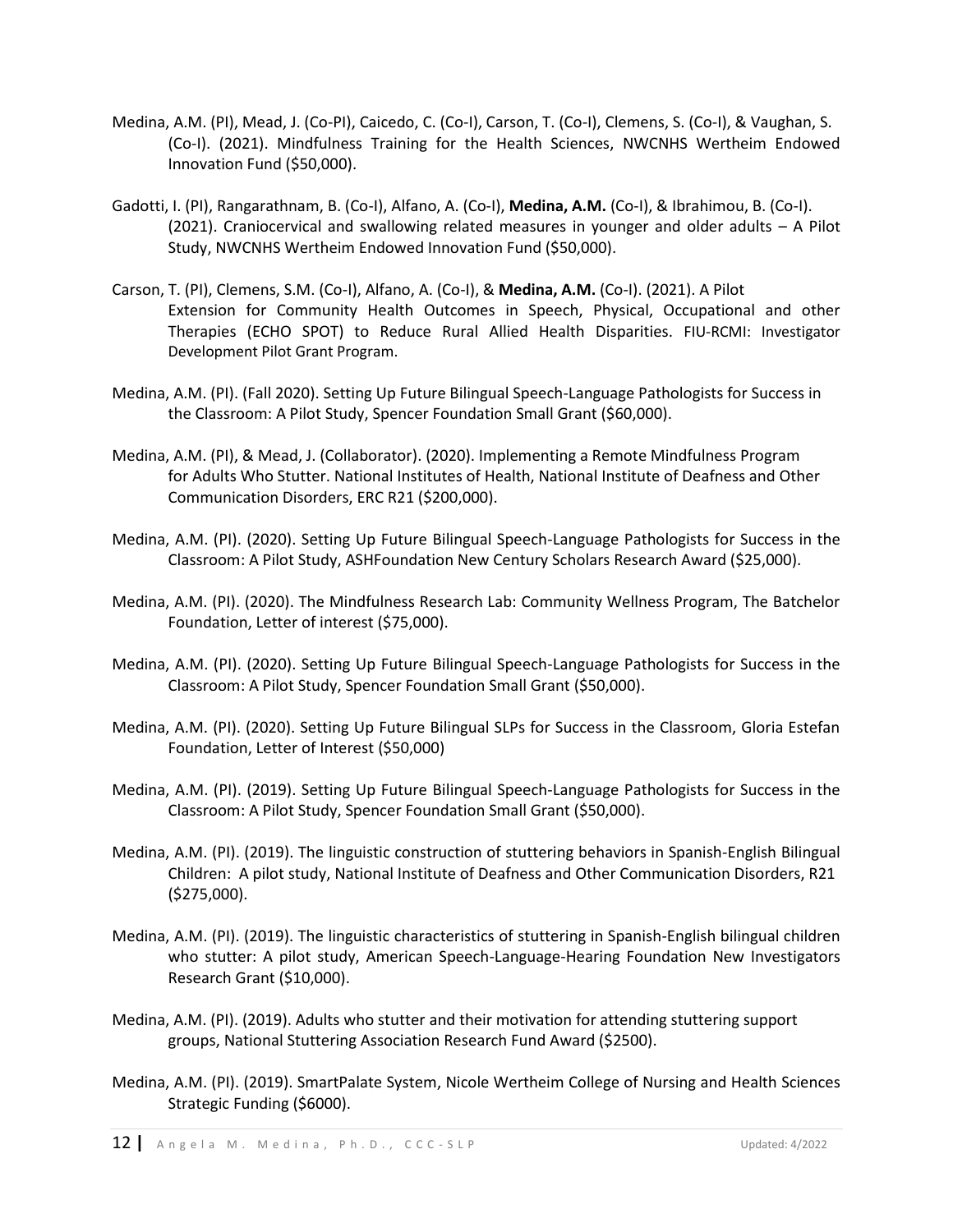- Medina, A.M. (PI). (2018). Enhancing the speech-language pathology classroom experience: Seeing speech sound production with the SmartPalate System, FIU Tech Fee (\$6000).
- Medina, A.M. (PI). (2017). A Cross-Language Comparison of Phonetic Inventories and Phonological Skills of Spanish-English Bilingual Phonetics Students, American Speech-Language-Hearing Foundation New Investigators Research Grant (\$10,000).
- Medina, A.M. (PI). (2017). Culturally Based Perceptions and Beliefs about Stuttering. National Stuttering Association Research Fund (\$5000).
- Medina, A.M. (PI). (2016). Identifying Distinctive Stuttering Patterns in Spanish-English Bilinguals: A Pilot Study. National Stuttering Association Canadeo Family Fund (\$2500).
- Medina, A.M. (PI). (2016). Identifying Distinctive Stuttering Patterns in Spanish-English Bilinguals: A Pilot Study. American Speech-Language-Hearing Foundation New Investigators Research Grant (\$10,000).
- Medina, A.M. (PI). (2016). Spanish-English Bilingual Stuttering Patterns, National Institute of Deafness and other Communication Disorders, AREA R15 (\$300,000).

## **In Progress**

- Medina, A.M. (PI), Boyle, M. (Co-I), Mead, J. (Co-I), & Moore, S. (KP). (in progress). Implementing a Remote Mindfulness Program for Adults Who Stutter. National Institutes of Health, National Institute of Deafness and Other Communication Disorders, R01.
- Medina, A.M. (Co-PI), Buzzell, G. (Co-PI), & Petit, J. (Co-I). (in review). Ecological Assessment of Cognitive Control in Individuals with Social Anxiety, National Institute of Mental Health, R21.

#### **Fundraising to Support National Stuttering Association Research Award Programs**

- Smith Family to support the *2022 CASE Research Grant*, 2022, (\$25,000).
- Canadeo Family to establish the *NSA ARC Award,* 2022, (\$25,000).
- Smith Family and Short Family to establish the *NSA CASE Research Grant*, 2021, (\$15,000).

#### **PUBLICITY**

April 2022 *"I've Got Me, Babe! The Importance Of Self-Care"* Magazine article – Mindfulness, *The Boca Raton Observer <https://bocaratonobserver.com/culture/features/i-ve-got-me-babe/>*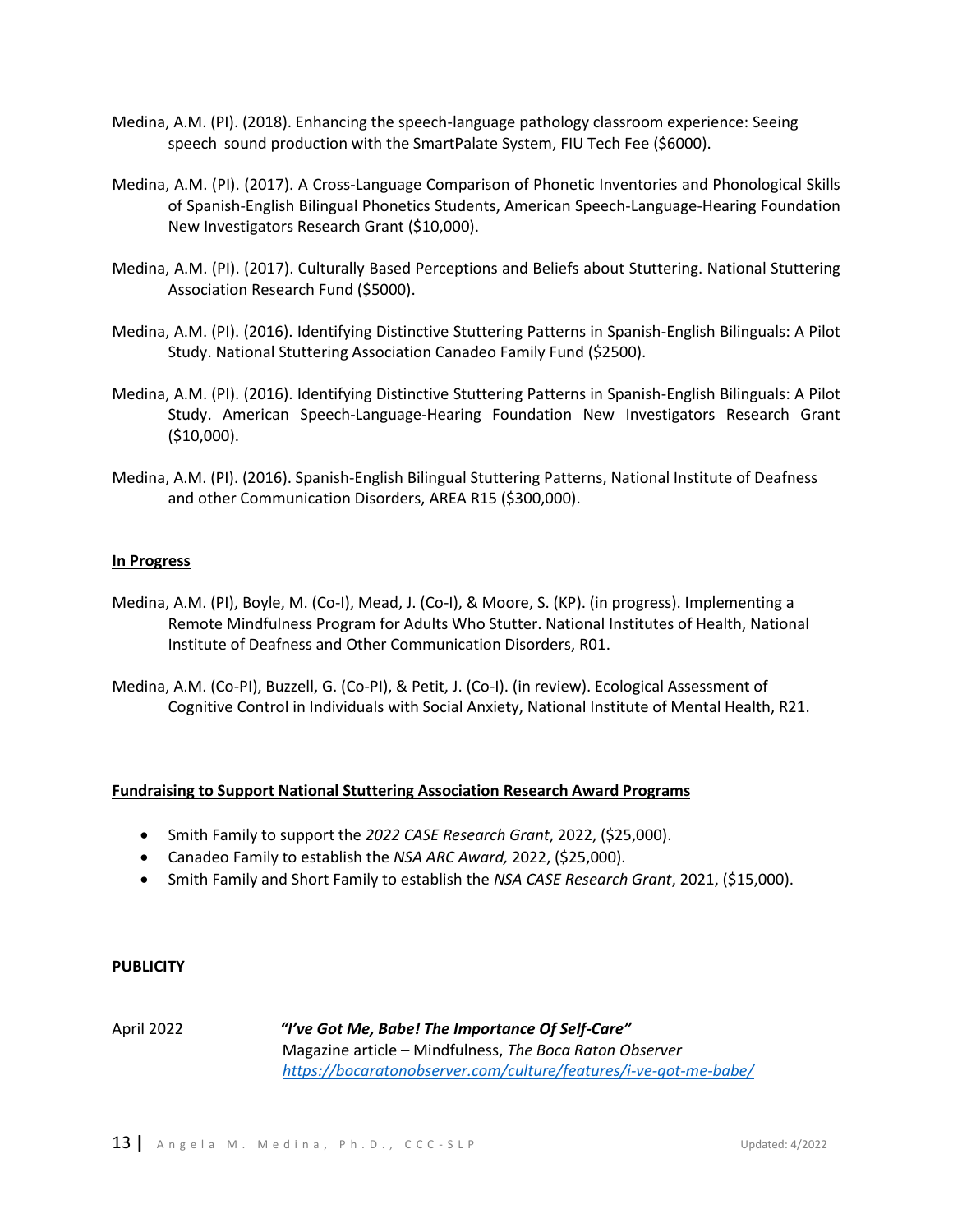| <b>March 2022</b> | "The Art of Serenity: FIU's Mindfulness Research Lab provides peace and<br>inspiration for Speech-Language Pathology students"<br>Lab feature, FIU NWCNHS 2020-2021 Annual Report<br>https://issuu.com/fiupublications/docs/21376 nhs annualreport-issuu      |
|-------------------|---------------------------------------------------------------------------------------------------------------------------------------------------------------------------------------------------------------------------------------------------------------|
| December 2020     | "When you meet one adult who stutters, you meet one adult who stutters"<br>Research review featuring Dean & Medina (2020), The Informed SLP<br>https://www.theinformedslp.com/review/when-you-meet-one-adult-who-<br>stutters-you-meet-one-adult-who-stutters |
| <b>March 2020</b> | "4 Motivations to Attend a Stuttering Support Group"<br>Infographic based on Medina et al. (2019), National Stuttering Association                                                                                                                            |
| <b>June 2019</b>  | "Empowering Voices Through Research"<br>SLP faculty member feature, FIU NWCNHS "No Limits" Online Campaign<br>https://cnhs.fiu.edu/nolimits/eblast/nolimits_slp1.pdf                                                                                          |
| <b>March 2019</b> | "Angela Medina leads local Stuttering Assoc. chapter"<br>Newspaper article on NSA Miami Chapter, The Miami Laker<br>https://miamilaker.com/News-Article/angela-medina-leads-local-stuttering-<br>assoc-chapter                                                |
| <b>Fall 2018</b>  | "Speaking from the Heart: Professor stresses research and advocacy to<br>empower people who stutter to own their voice"<br>Research feature, FIU NWCNHS 2017-2018 Annual Report<br>https://cnhs.fiu.edu/nolimits/pdf/SLP1 speakingfromtheheart.pdf            |

# **SERVICE**

# **Service Committee Membership**

| <i><u><b>International</b></u></i><br>$2015 - 2016$ | Advisor-USA, Int. Clinical Phonetics & Linguistics Association Conference |
|-----------------------------------------------------|---------------------------------------------------------------------------|
| <b>National</b>                                     |                                                                           |
| Spring 2022 - Present                               | Member, Topic Committee, Models of Academic & Clinical Education, ASHA    |
| May 2021 - Present                                  | Secretary, Executive Board, National Stuttering Association               |
| <b>Fall 2020</b>                                    | Member, Research Committee, National Stuttering Association               |
| Spring 2021                                         | Member, NSA Spring2Day Virtual Conference Committee                       |
| <b>Regional</b>                                     |                                                                           |
| Spring 2020                                         | Member, Southeast Regional Conference, National Stuttering Association    |
| Local                                               |                                                                           |
| $2015 -$ Present                                    | Chapter Leader, Miami Chapter, National Stuttering Association            |
| $2020 - 2022$                                       | Secretary, Special Needs Advisory Board, Town of Miami Lakes              |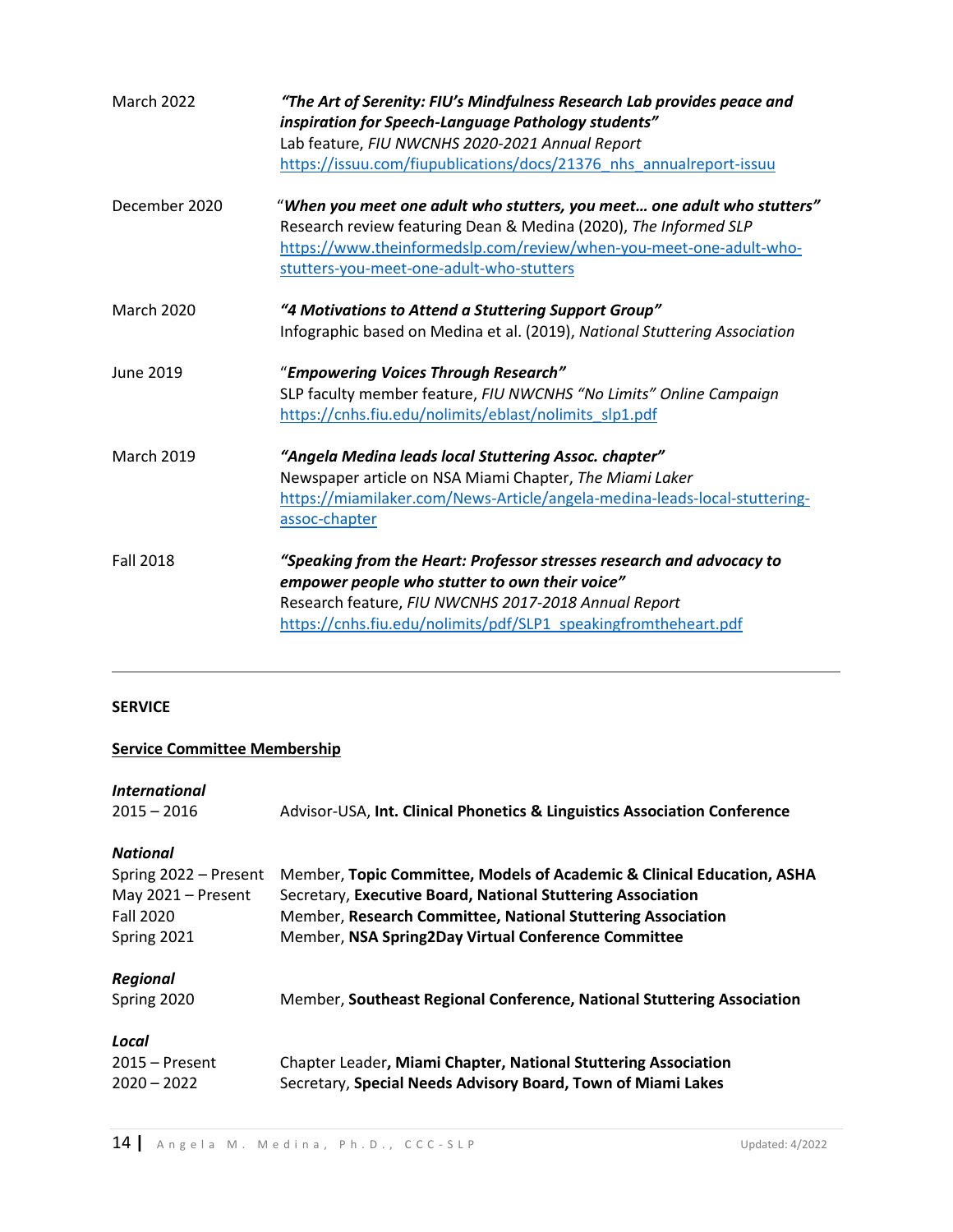# *University*

| Sept 2017 – Present | Member, Student Conduct and Academic Integrity Committee |
|---------------------|----------------------------------------------------------|
|---------------------|----------------------------------------------------------|

# *College*

| Member, PhD in Rehab Sciences Planning Committee           |
|------------------------------------------------------------|
| Member, Research Council Committee                         |
| Member. Curriculum Committee                               |
| Member, Staff Member of the Year Award Selection Committee |
|                                                            |

# *Department*

| STRIDE Diversity Advocate, Faculty Search and Screen Committee |
|----------------------------------------------------------------|
|                                                                |
|                                                                |

# **Peer Review & Consulting**

| February 2022     | Manuscript Reviewer, Journal of Interactional Research in Comm. Disorders     |
|-------------------|-------------------------------------------------------------------------------|
| January 2022      | Manuscript Reviewer, Journal of Communication Disorders                       |
| August 2021       | Manuscript Reviewer, Journal of Interactional Research in Comm. Disorders     |
| June 2021         | Abstract Reviewer, National Stuttering Association                            |
| April 2021        | Manuscript Reviewer, Journal of Monolingual and Bilingual Speech              |
| February 2021     | Manuscript Reviewer, Journal of Monolingual and Bilingual Speech              |
| Summer 2020       | <b>Content Consultant, National Stuttering Association</b>                    |
| April 2020        | Manuscript Reviewer, Clinical Linguistics and Phonetics                       |
| <b>March 2020</b> | Abstract Reviewer, International Clinical Phonetics & Linguistics Association |
| January 2020      | Manuscript Reviewer, Journal of Monolingual and Bilingual Speech              |
| October 2019      | Manuscript Reviewer, Journal of Monolingual and Bilingual Speech              |
| June 2019         | Manuscript Reviewer, Clinical Linguistics and Phonetics                       |
| December 2018     | Textbook Reviewer, Pearson                                                    |
| December 2017     | Manuscript Reviewer, American Journal of Speech-Language Pathology            |
| August 2017       | Manuscript Reviewer, Plural Publishing                                        |
| November 2015     | <b>Abstract Reviewer, Miami Fling Linguistics</b>                             |
| December 2015     | Abstract Reviewer, International Clinical Phonetics & Linguistics Association |

# **Service Activities and Events**

| <b>National</b>   |                                                                 |
|-------------------|-----------------------------------------------------------------|
| April 18, 2021    | Moderator, Research Showcase, NSA Spring2Day Virtual Conference |
| <b>University</b> |                                                                 |
| April 8, 2019     | Faculty Judge, Conference for Undergraduate Research            |
| College           |                                                                 |
| February 2021     | Faculty Moderator, 12th Annual Interprofessional Workshop       |
| January 2019      | Faculty Moderator, 10th Annual Interprofessional Workshop       |
| February 2017     | Faculty Moderator, 8th Annual Interprofessional Workshop        |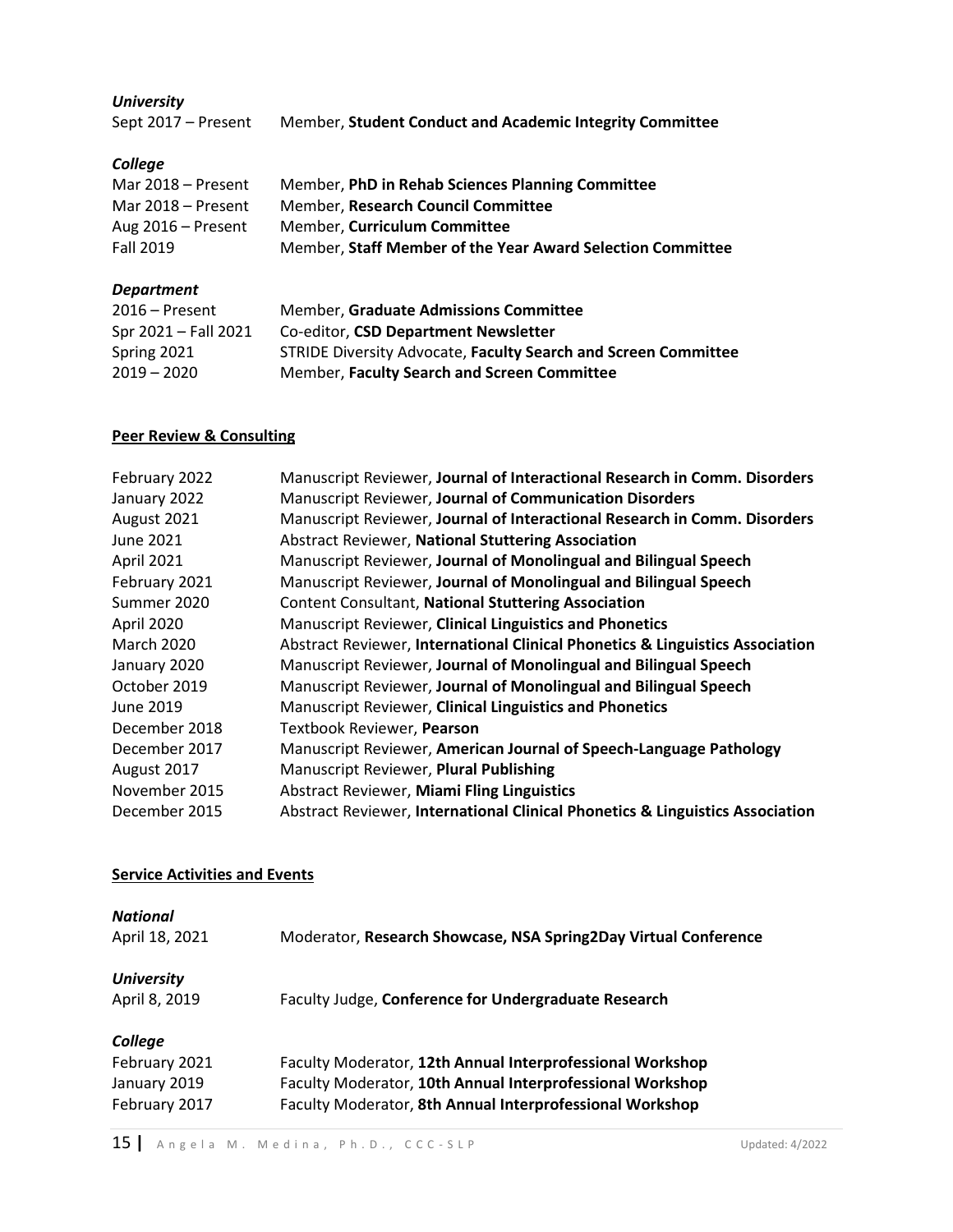| February 2016<br>November 2016<br>October 2016          | Faculty Moderator, 7th Annual Interprofessional Workshop<br>CSD Representative, FIU Grad School Expo<br>CSD Representative, OT Student Round Up                                    |
|---------------------------------------------------------|------------------------------------------------------------------------------------------------------------------------------------------------------------------------------------|
| <b>Department</b><br>2020 - Present<br>$2015 -$ Present | Facilitator, Mindfulness Sessions for MS-SLP Students<br>Academic Advisor, MS-SLP Program                                                                                          |
| Local<br>Sept. 25, 2021                                 | <b>Event Volunteer</b><br>Mayor's Gala Benefitting the Special Needs Advisory Board<br>Special Needs Advisory Board, Town of Miami Lakes                                           |
| April 22, 2021                                          | <b>Moderator</b><br>Mindful in Miami Lakes: A Self-Care Workshop for Parents<br>Special Needs Advisory Board, Town of Miami Lakes                                                  |
| Sept. 5, 2020                                           | <b>Event Volunteer</b><br>Children's Painting with a Twist Supply Distribution<br>Special Needs Advisory Board, Town of Miami Lakes                                                |
| Summer 2019                                             | FIU MS-SLP Volunteer Coordinator<br>2019 NSA Conference<br><b>National Stuttering Association</b>                                                                                  |
| June 20, 2017                                           | Presenter<br>HoneyShine Program at Carrollton School of the Sacred Heart<br>Nicole Wertheim College of Nursing and Health Sciences                                                 |
| June 21, 2016                                           | <b>Speech-Language-Hearing Screener</b><br>HoneyShine Program at Carrollton School of the Sacred Heart<br>Nicole Wertheim College of Nursing and Health Sciences                   |
| May 28, 2016<br>July 28, 2018                           | <b>Volunteer NSA Exhibitor Booth</b><br>FL Assoc. of Speech-Language Pathologists & Audiologists Convention<br>FL Assoc. of Speech-Language Pathologists & Audiologists Convention |
| May 1, 2015                                             | <b>Silent Auction Assistant</b><br>Models of Inspiration Fashion Show and Luncheon<br>Schott Communities for Persons Who Are Deaf or Disabled                                      |
| April 22, 2014                                          | <b>Mural Group Leader</b><br>Earth Day School Beautification Project<br>Hialeah Gardens Elementary                                                                                 |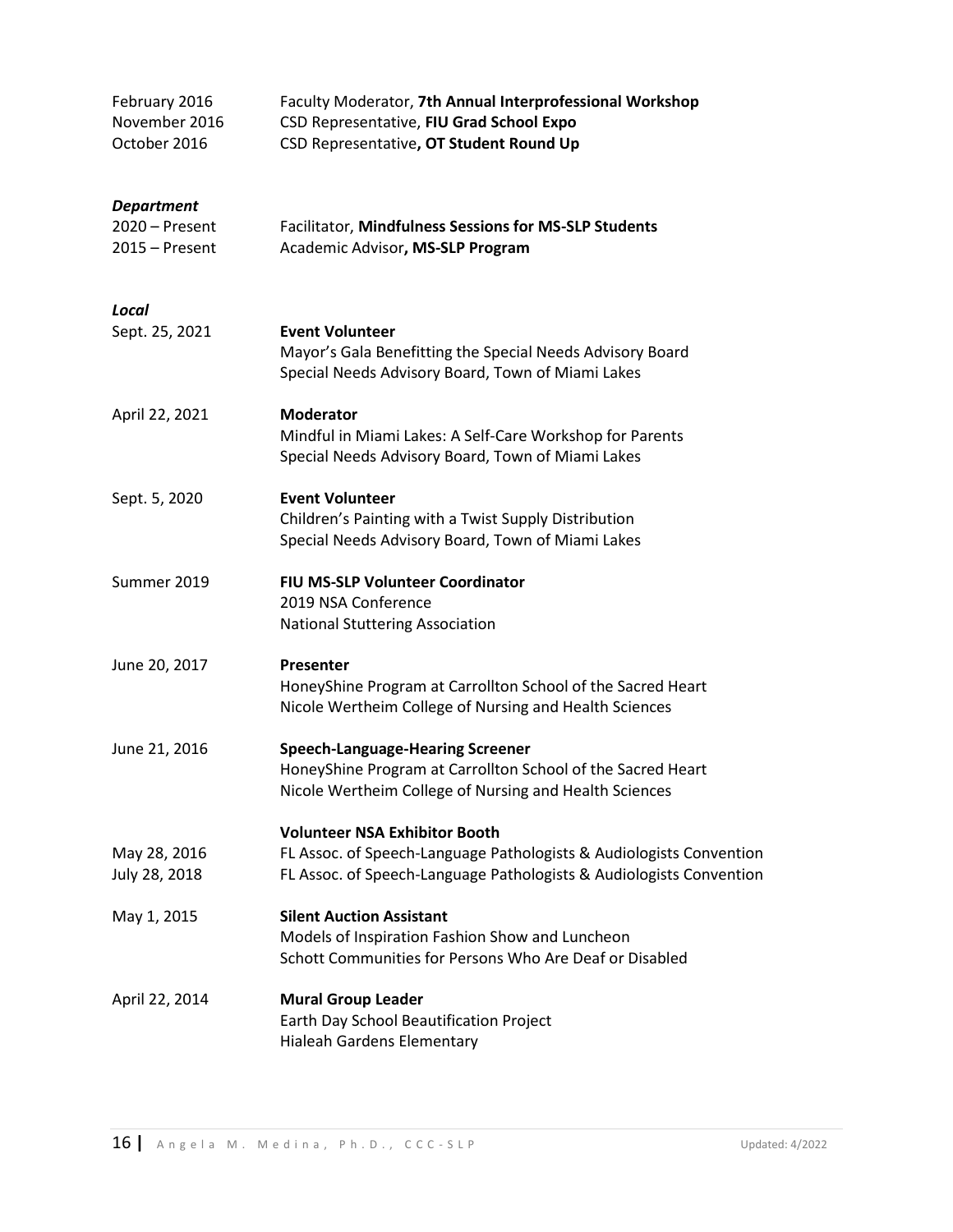# **Voluntary Graduate Student Research Mentoring**

| <i><b>International</b></i> |                                                                                                                                                                                                                 |
|-----------------------------|-----------------------------------------------------------------------------------------------------------------------------------------------------------------------------------------------------------------|
| Sum. 2021                   | <b>Consultant, Qualitative Research Methods</b><br>Vasupradaa Manivannan (PhD student at All India Institute of Speech & Hearing)<br>Positive experiences related to stuttering: A qualitative content analysis |
| College                     |                                                                                                                                                                                                                 |
| Spring 2021                 | <b>Graduate Nursing Student Research Preceptor</b><br>Yulia Maggart, Double Stigma in CSD Populations<br>Natalia Rodriguez, Applications of Mindfulness in the Health Sciences                                  |
| <b>Department</b>           |                                                                                                                                                                                                                 |
| Spring 2022 - Present       | <b>Independent Research Mentor</b><br>Anne Dorcius, Investigation of the Haitian American Experience in CSD                                                                                                     |
| Fall 2021 - Present         | <b>Independent Research Mentor</b><br>Lauren Cleto, A Systematic Review of Stigma in CSD Populations                                                                                                            |
| Fall 2019 - Fall 2020       | <b>Independent Research Mentor</b><br>Amanda Smith, Developing a HVPT for Spanish-English Bilinguals                                                                                                            |
| Spr. 2019 - Fall 2019       | <b>Independent Research Mentor</b><br>Michael van Ossenbruggen, Jr., Cultural Perspectives of Stuttering                                                                                                        |
| Fall 2018 - Fall 2019       | <b>Independent Research Mentor</b><br>Gretel Perez, Feelings and Acceptance in Adult Stuttering                                                                                                                 |
|                             |                                                                                                                                                                                                                 |

## **GRADUATE STUDENT RESEARCH ADVISING & MENTORSHIP**

In addition to voluntarily mentoring graduate students in their independent research endeavors, I have served as chair for three MS-SLP theses (Table 1), a committee member for five MS-SLP theses (Table 2), and an advisor for ten master's projects (Table 3) as part of students' required program of study.

## **Table 1. Master's Thesis Chair**

| <b>Student Name</b>  | <b>Duration</b>         | <b>Thesis Title</b>                                                                                            |
|----------------------|-------------------------|----------------------------------------------------------------------------------------------------------------|
| <b>Mabell Vargas</b> | Fall 2021 - Present     | Evaluation of swallowing related<br>measures in different head and neck<br>postures in healthy young and older |
|                      |                         | adults                                                                                                         |
| Amanda Smith         | Fall 2020 - Summer 2021 | Perceptual Training of Arabic                                                                                  |
|                      |                         | <b>Consonants in English Speaking</b>                                                                          |
|                      |                         | <b>Quran Learners</b>                                                                                          |
| Leslee Dean          | Fall 2019 - Summer 2020 | Stigma and the Hispanic Stuttering                                                                             |
|                      |                         | Experience: A Qualitative Study                                                                                |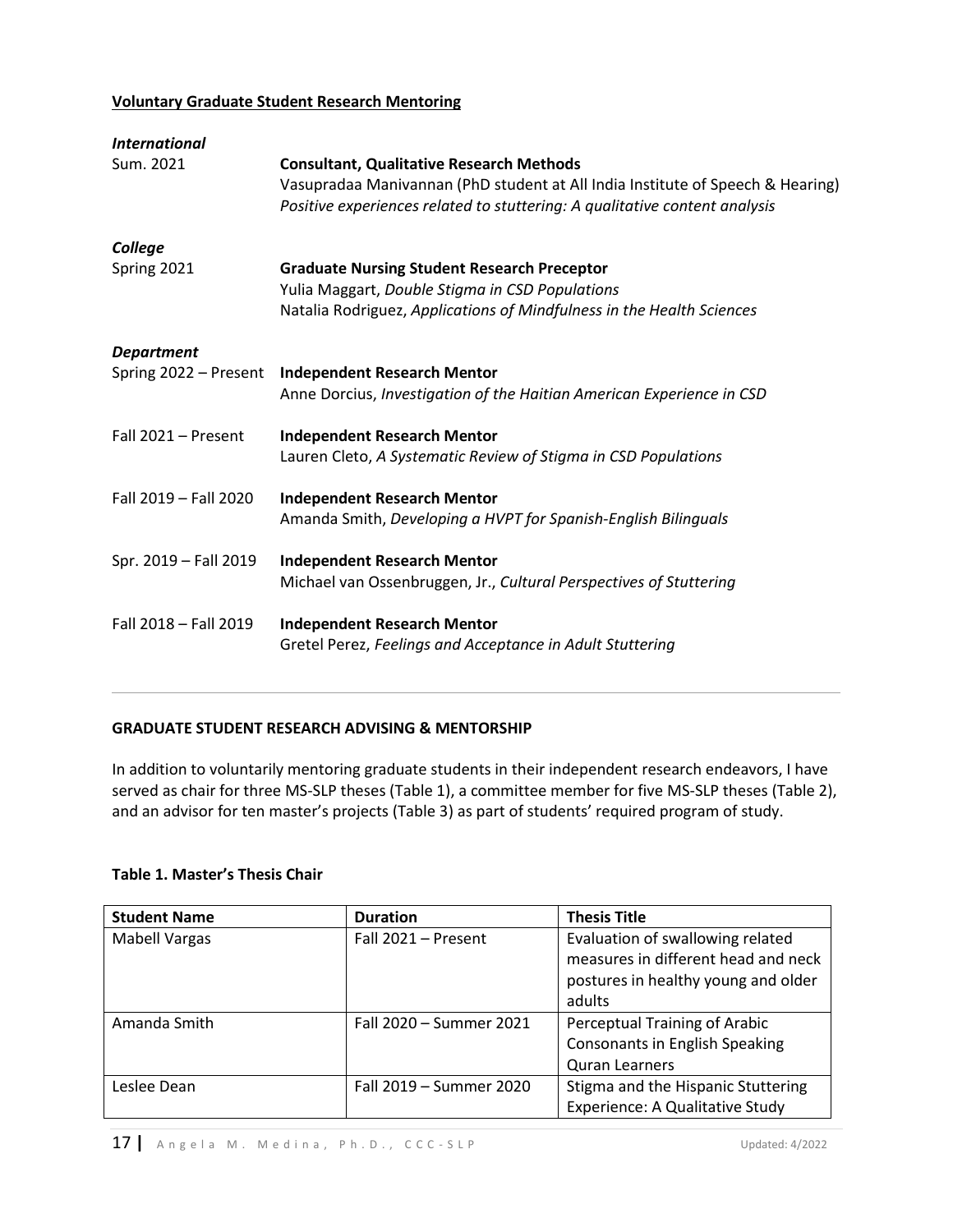## **Table 2. Master's Thesis Committee Member**

| <b>Student Name</b>  | <b>Duration</b>         | <b>Thesis Title</b>                   |
|----------------------|-------------------------|---------------------------------------|
| Ana Lowe             | Fall 2021 - Present     | The relationship of head and neck     |
|                      |                         | posture and deep neck flexors         |
|                      |                         | performance with swallowing           |
|                      |                         | related measure in healthy young      |
|                      |                         | and older adults                      |
| Jorge Diaz           | Fall 2020 - Fall 2021   | <b>Effect of Flow Phonation Voice</b> |
|                      |                         | Exercises on Vocal and Aerodynamic    |
|                      |                         | Measures in Undergraduate Student     |
|                      |                         | <b>Singers</b>                        |
| Sherlie V. Paz       | Fall 2020 - Summer 2021 | Perceptions of Professionals and      |
|                      |                         | Parents on Childhood Bilingualism     |
|                      |                         |                                       |
| <b>Maria Morales</b> | Fall 2019 – Summer 2020 | Spanish-Speaking Parent's             |
|                      |                         | Perceptions and Experiences Before    |
|                      |                         | and After English- only and Spanish-  |
|                      |                         | only Interactions with Their Children |
| Kristina M. Ruch     | Fall 2019 - Summer 2020 | Chronic Aphasia Recovery in           |
|                      |                         | Bilingual Spanish-English and         |
|                      |                         | <b>Monolingual Adults</b>             |

# **Table 3. Master's Project Advisor**

Guidance throughout entirety of research process including: development of research plan; IRB application process; collection and analysis of data; and academic write-up of results.

| <b>Students' Names</b>              | <b>Duration</b>         | <b>Project Title</b>                 |
|-------------------------------------|-------------------------|--------------------------------------|
| Yennifer Dominguez, Leslie          | Fall 2021 - Spring 2022 | Developing the First Pediatric       |
| Gonzalez, Alexandra Palacio,        |                         | Misophonia Hyperacusis               |
| Taylor Saenz, Evan Summers          |                         | Questionnaire: A Focus Group Study   |
| FIU MS-OT Program                   |                         |                                      |
| Sophia Fernandez, Stephanie         | Fall 2021 - Present     | Perceptions of and Beliefs about     |
| Logarzo, Katherine Moya,            |                         | Stuttering in the Hispanic/Latino    |
| Stephanie Saguer                    |                         | Community                            |
| Fiaza Ahmed, Milena Basanez,        | Fall 2020 - Summer 2021 | Implementing a Remote                |
| Daniela Medellin, Patrycja A.       |                         | Synchronous Mindfulness Program      |
| Prokopowicz                         |                         | for MS-SLP Students: Preliminary     |
| Co-Advisor: Dr. Jeani Mead          |                         | <b>Findings</b>                      |
| Kristen Comas, Gretel Perez, Janna  | Fall 2020 - Summer 2021 | Implementing a remote mindfulness    |
| Prieto, Ingrid Valencia             |                         | program for adults who stutter: Five |
| Co-Advisor: Dr. Jeani Mead          |                         | case studies                         |
| Jennifer Ferrer, Stefanie Gonzalez, | Fall 2020 - Summer 2021 | <b>Stuttering Support Groups:</b>    |
| Joshua Hernandez, Michael van       |                         | Participant Characteristic and       |
| Ossenbruggen Jr.                    |                         | <b>Perceived Benefits</b>            |
| Estrella Berlanga, Clarice          | Fall 2019 - Summer 2020 | Concepts of family support in        |
| Crawford, Derek Pareja, Alicia      |                         | stuttering: A multicultural          |
| Tormo                               |                         | perspective                          |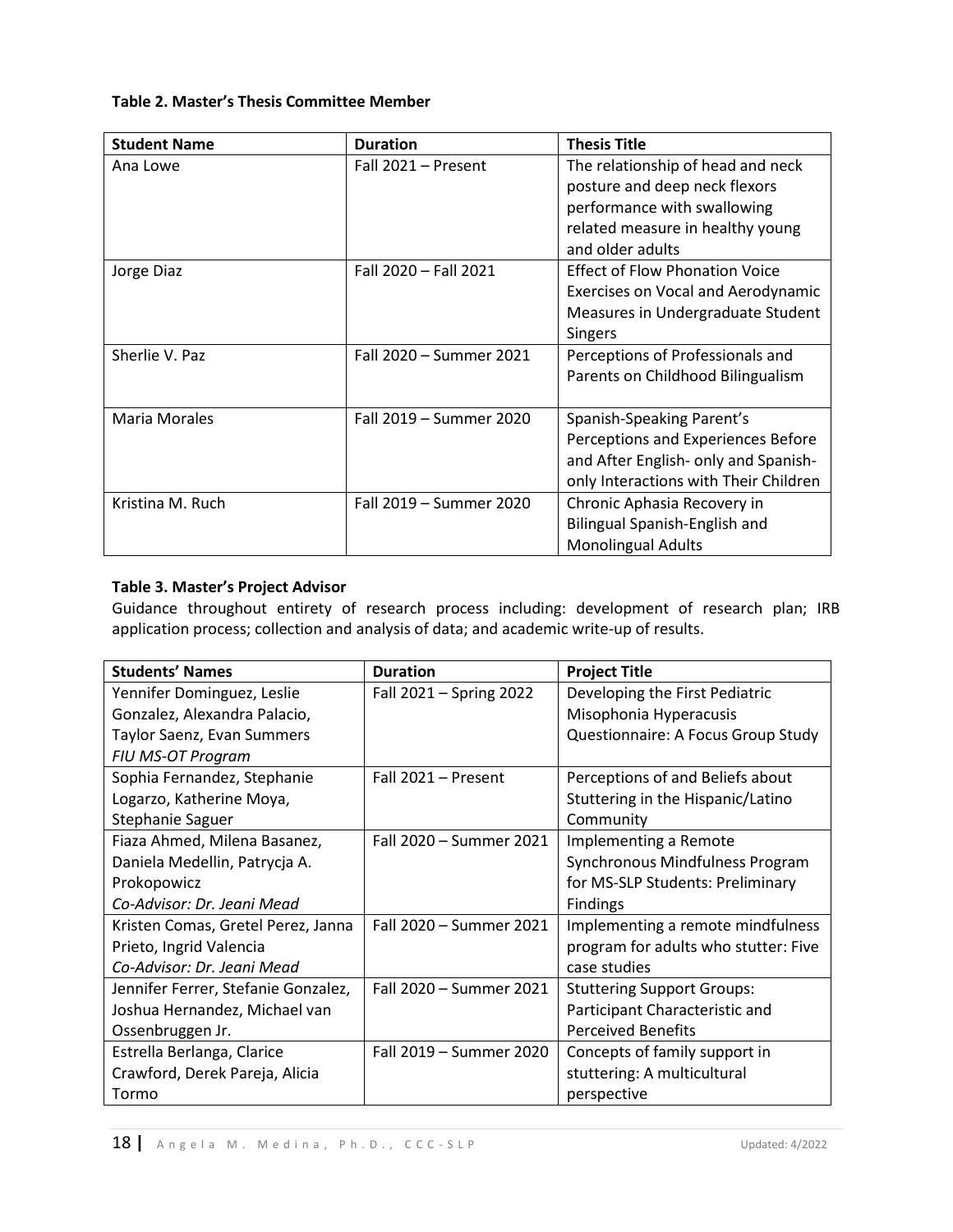| Naiceli Almeida, Kayleen           | Fall 2018 - Summer 2019 | Adults who stutter and their          |
|------------------------------------|-------------------------|---------------------------------------|
| Amarante, Natalie Martinez,        |                         | motivation for attending support      |
| Michele Prezzemolo                 |                         | groups                                |
| Lisette Gonzalez, Lauren Lopez,    | Fall 2017 - Summer 2018 | A Comparison of Fluency-Inducing      |
| Melissa Rocha, Christina Rodriguez |                         | Strategies between English            |
|                                    |                         | Monolinguals and Spanish-English      |
|                                    |                         | <b>Bilinguals Who Stutter</b>         |
| Diana Munoz, Grisel Palacios,      | Fall 2016 - Summer 2017 | <b>Fluency Strategies of Spanish-</b> |
| Tiziana Pereira, Vanessa Perez     |                         | English Bilinguals Who Stutter: A     |
|                                    |                         | <b>Thematic Analysis</b>              |
| Vanessa Gallardo, Gabriella        | Fall 2015 - Summer 2016 | Manifestation and Perspectives of     |
| Ledene, Daniella Marin, Melina     |                         | <b>Bilingual Stuttering</b>           |
| Rodriguez                          |                         |                                       |

#### **MEMBERSHIPS AND PROFESSIONAL INVOLVEMENT**

| ASHA Special Interest Group 4: Fluency and Fluency Disorders         |
|----------------------------------------------------------------------|
| Florida Association of Speech-Language Pathologists and Audiologists |
|                                                                      |
|                                                                      |
|                                                                      |
|                                                                      |
| National Student Speech-Language and Hearing Association             |

#### **PROFESSIONAL EDUCATOR COURSEWORK**

| Promoting Active Learning Online Micro-Credential, ACUE                 |
|-------------------------------------------------------------------------|
| FIU Online Live Certification, Florida International University         |
| FERPA Basics, Florida International University                          |
| Provost's Hybrid Training Program, Florida International University     |
| Remote Teach Ready Certification, Florida International University      |
| <b>Exceptional Student Education for all Educators, Beacon Educator</b> |
| <b>ESOL Endorsement: Cross-Cultural Communication</b> , Beacon Educator |
| Measurement and Assessment in Education, Miami-Dade College             |
| General Teaching Skills, Miami-Dade College                             |
| Classroom Management, Miami-Dade College                                |
|                                                                         |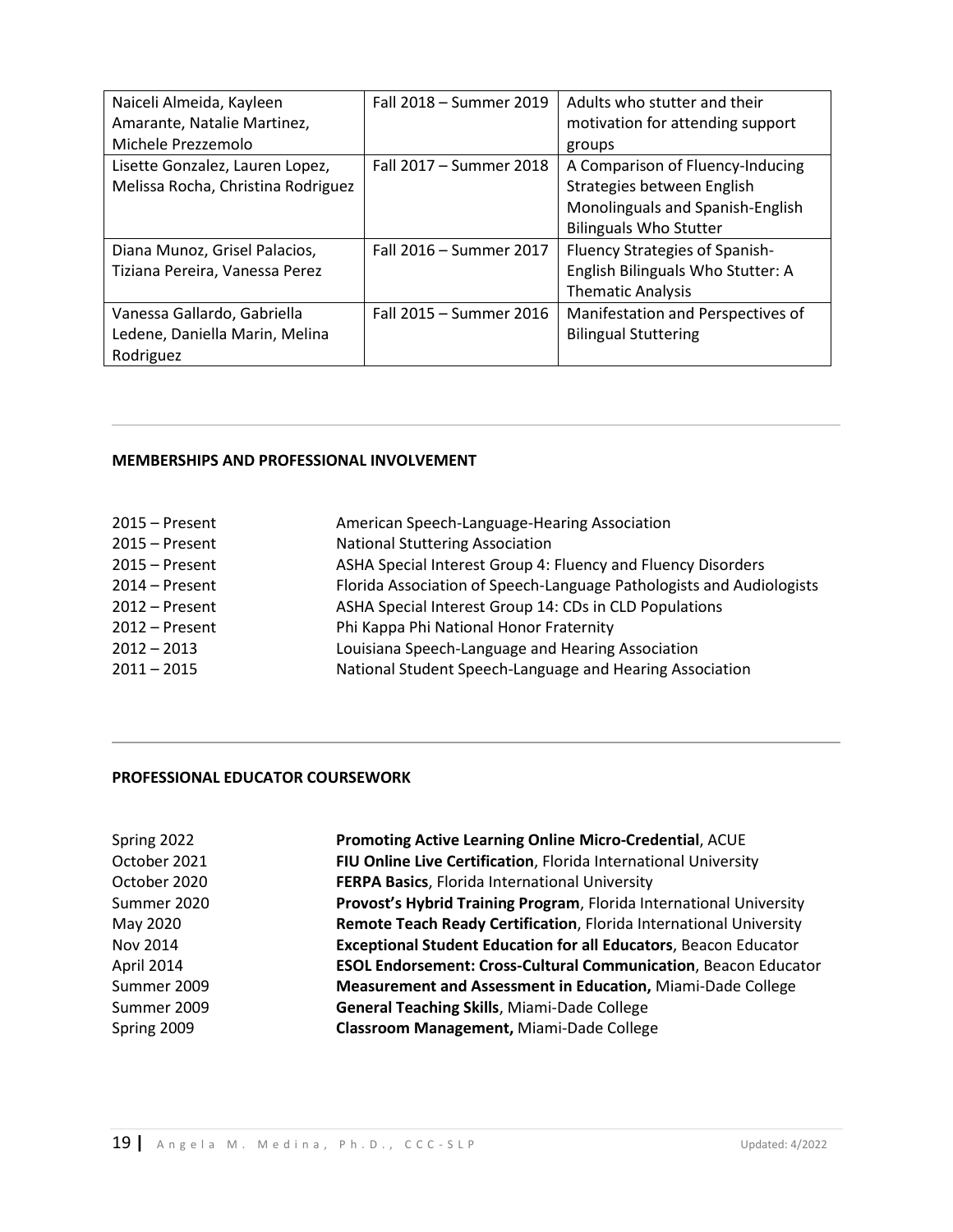#### **ADDITIONAL TRAINING**

| <b>March 2022</b> | <b>Bystander Leadership Workshop</b><br>Florida International University                                                                            |
|-------------------|-----------------------------------------------------------------------------------------------------------------------------------------------------|
| <b>March 2022</b> | How Ableism Enables Language Deprivation in the Field of Speech-<br><b>Language Pathology</b><br>SPG Therapy & Education                            |
| February 2022     | <b>Contextualizing Culture: Seeing Culture through a Positive</b><br>Noncomparitive Lens, Session 2: Cultural Competence<br>SPG Therapy & Education |
| February 2022     | From Working on to Working Beyond Accent Modification: A Critical<br>Interrogation<br>Asian/ Pacific Islander Caucus Speaker Series Program         |
| November 2021     | Leading with Compassion in the Classroom<br>FIU Center for Advancement of Teaching                                                                  |
| April 2021        | <b>STRIDE Diversity Advocate Training</b><br>Florida International University                                                                       |
| December 2020     | Is Accent Modification a Good Thing?<br>Asian/ Pacific Islander Caucus Speaker Series Program<br>Minnesota State University                         |
| November 2020     | Safe Zone Training: Supporting LGBTQA+ Students<br>Florida International University                                                                 |
| October 2020      | At Risk: Faculty Mental Health Training<br>Florida International University                                                                         |
| September 2020    | Strategies and Tactics for Recruiting to Increase Diversity and Excellence<br>Florida International University                                      |
| <b>Fall 2020</b>  | <b>Panthers Protecting Panthers COVID-19 Training</b><br>Florida International University                                                           |
| August 2020       | <b>Addressing Racism in CSD Education</b><br>University of Wisconsin - Eau Claire                                                                   |
| Summer 2020       | <b>Cybersecurity Awareness Training</b><br>Florida International University                                                                         |
| <b>July 2019</b>  | 2019 NSA Research Symposium<br><b>National Stuttering Association</b>                                                                               |